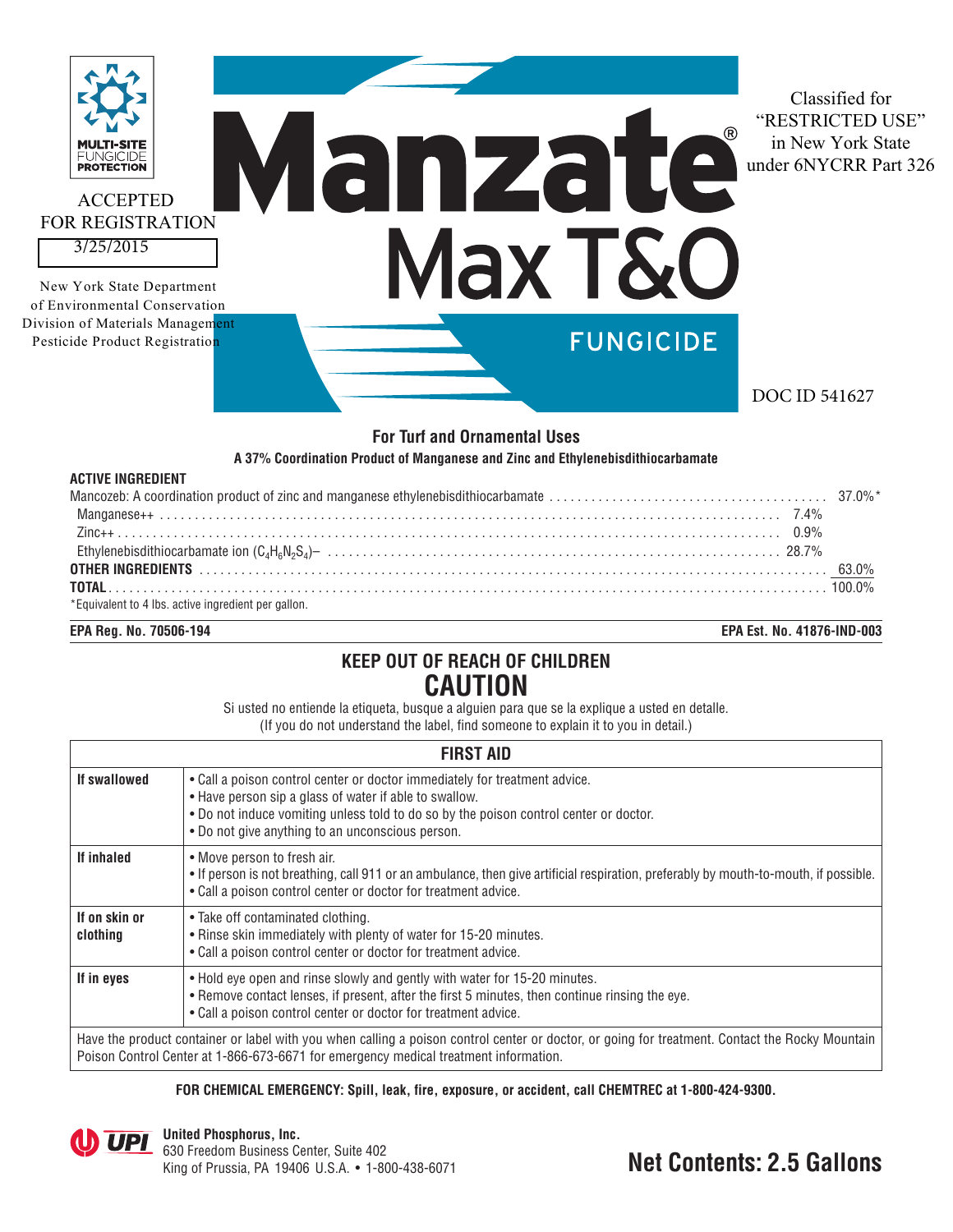# **PRECAUTIONARY STATEMENTS HAZARDS TO HUMANS AND DOMESTIC ANIMALS CAUTION**

Harmful if swallowed, inhaled or absorbed through skin. Avoid contact with skin, eyes or clothing. Avoid breathing spray (dust, vapor or spray mist). Remove contaminated clothing and wash clothing before reuse.

#### **PERSONAL PROTECTIVE EQUIPMENT (PPE)**

Some materials that are chemical-resistant to this product are natural rubber and polyethylene.

Mixers, loaders, applicators and other handlers must wear:

- Long-sleeved shirt and long pants
- Shoes and socks
- Chemical-resistant gloves made of any waterproof material (except pilots, groundboom applicators, airblast applicators, and seed-treatment handlers who are bagging the treated seed or sewing bags containing treated seed)

In addition mixers/loaders supporting chemigation applications to turf on sod farms must wear a particulate respirator with any N, R, or P filter, NIOSH approval prefix TC-84A.

See Engineering Controls for additional requirements.

Follow manufacturer's instructions for cleaning/maintaining PPE. If no such instructions for washables exist, use detergent and hot water. Keep and wash PPE separately from other laundry. Discard clothing and other absorbent materials that have been drenched or heavily contaminated with this product's concentrate. Do not reuse them.

#### **ENGINEERING CONTROLS STATEMENTS**

When handlers use closed systems, enclosed cabs, or aircraft in a manner that meets the requirements listed in the Worker Protection Standard (WPS) for agricultural pesticides [40 CFR 170.240 (d) (4 6)], the handler PPE requirements may be reduced or modified as specified in the WPS.

Human flagging is prohibited. Flagging to support aerial application is limited to use of the Global Positioning System (GPS) or mechanical flaggers.

Pilots must use an enclosed cockpit that meets the requirements listed in the Worker Protection Standard (WPS) for agricultural pesticides [40 CFR 170.240 (d) (6)]. The handler PPE requirements may be reduced or modified as specified in the WPS.

### **USER SAFETY RECOMMENDATIONS:**

Users should:

- Wash hands before eating, drinking, chewing gum, using tobacco, or using the toilet.
- Remove clothing/PPE immediately if pesticide gets inside. Then wash thoroughly and put on clean clothing.
- Remove PPE immediately after handling this product. Wash the outside of gloves before removing. As soon as possible, wash thoroughly and change into clean clothing.

### **ENVIRONMENTAL HAZARDS**

This pesticide is toxic to aquatic organisms. Drift and runoff from treated areas may be hazardous to aquatic organisms in neighboring areas. Do not apply directly to water, or to areas where surface water is present, or to intertidal areas below the mean high water mark, except as specified for the labeled use on cranberries. Do not contaminate water when cleaning equipment or disposing of equipment washwater or rinsate.

# **DIRECTIONS FOR USE SHAKE WELL BEFORE USING**

It is a violation of Federal law to use this product in a manner inconsistent with its labeling.

Do not apply this product in a way that will contact workers or other persons, either directly or through drift. Only protected handlers may be in the area during application.

For any requirements specific to your State or Tribe, consult the agency responsible for pesticide regulation.

## **AGRICULTURAL USE REQUIREMENTS**

Use this product only in accordance with its labeling and with the Worker Protection Standard, 40 CFR part 170. This Standard contains requirements for the protection of agricultural workers on farms, forests, nurseries, and greenhouses, and handlers of agricultural pesticides. It contains requirements for training, decontamination, notification and emergency assistance. It also contains specific instructions and exceptions pertaining to the statements on this label about personal protective equipment (PPE) and restricted-entry interval. The requirements in this box only apply to uses of this product that are covered by the Worker Protection Standard.

Do not enter or allow worker entry into treated areas during the restrictedentry interval (REI) of 24 hours.

Do not apply this product in a way that will contact workers or other persons, either directly or through drift. Only protected handlers may be in the area during application. For any requirements specific to your state or tribe, consult the agency responsible for pesticide regulation. PPE required for early entry to treated areas that is permitted under the Worker Protection Standard and that involves contact with anything that has been treated, such as plants, soil or water, is

- Coveralls
- Chemical-resistant gloves made of any waterproof material
- Shoes plus socks

# **NON-AGRICULTURAL USE REQUIREMENTS**

The requirements in this box apply to uses of this product that are not within the scope of the Worker Protection Standard for agricultural pesticides (40 CFR Part 170). The WPS applies when this product is used to produce agricultural plants on farms, forests, nurseries or greenhouses. Do not enter or allow others to enter into treated areas until sprays have dried.

# **INFORMATION FOR TURF & ORNAMENTAL USES**

MANZATE MAX T&O is a flowable containing a coordination product of zinc ion and manganese ethylenebisdithiocarbamate and is recommended for use as a spray for the control of many important plant diseases. When used according to directions, it provides very high fungicidal activity and can be safely used on both turf grasses and certain ornamentals.

MANZATE MAX T&O is a broad-spectrum protectant fungicide which provides control of most common turf grass diseases and it is also effective in controlling many fungal diseases of certain ornamentals.

Diseases of turf grass and ornamentals can attack suddenly and unexpectedly causing severe damage and may even result in total loss of large areas of valuable turf grass and ornamental plants. The use of a regular protective spray program will minimize the risk of disease damage and can generally be accomplished with lower rates and less frequent fungicide applications. Once diseases have become established, higher rates of fungicide and more frequent applications are required to bring them under control. Follow a regular protective program for maximum product performance.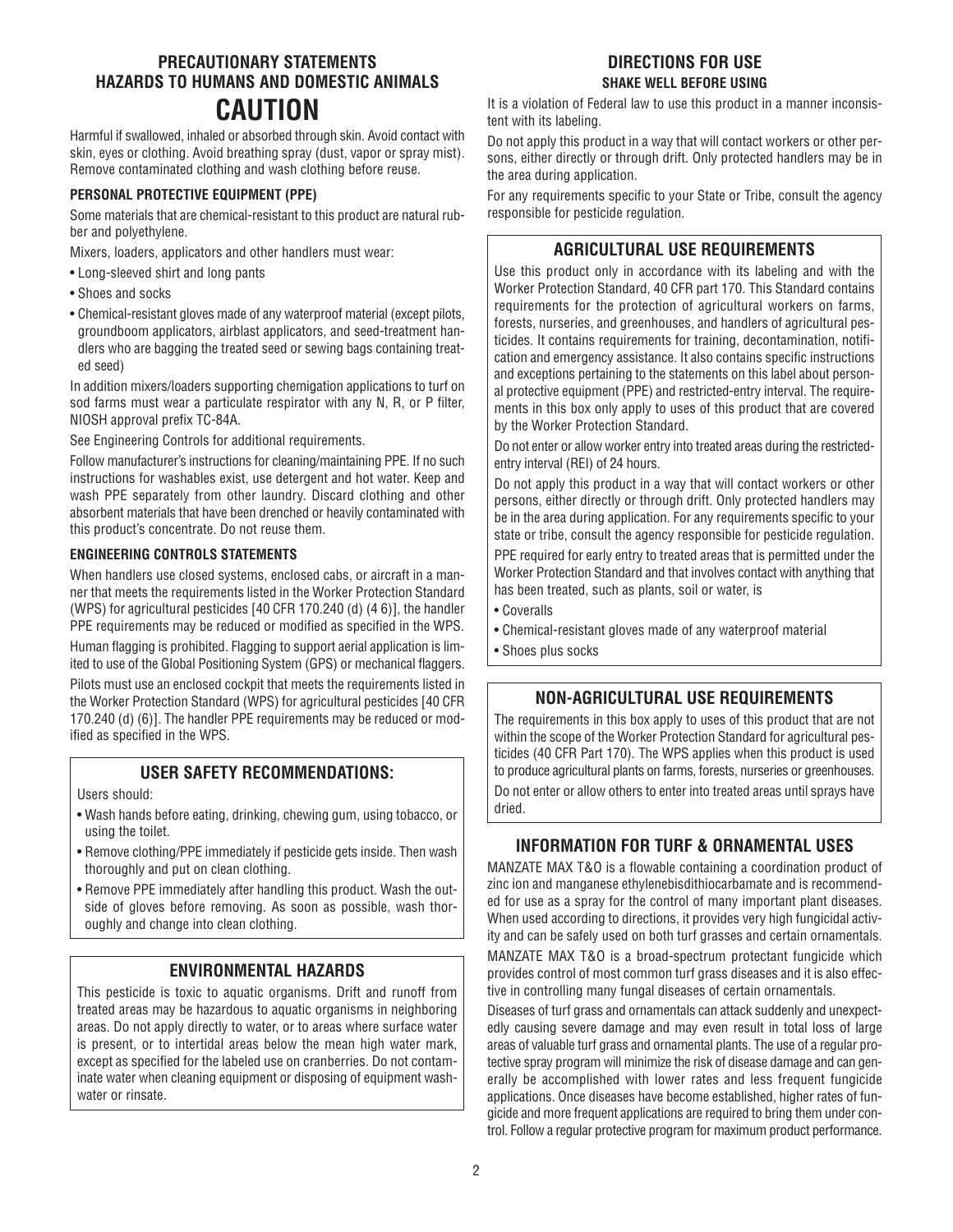### **USE RATE DETERMINATION**

Carefully read, understand, and follow label use rates and restrictions. Under low disease conditions, minimum label rates per application can be used while maximum label rates and the minimum retreatment interval should be used for severe or threatening disease conditions.

If only a portion of the container's contents are to be used, thoroughly shake the container prior to measuring. When small quantities of spray solution are being prepared for use in hand or power sprayers, the following conversion table should be followed (rates are based on dilute thorough coverage sprays):

| <b>Label Use</b>                      | <b>Fluid Ounces MANZATE MAX T&amp;O Required for:</b> |         |         |        |
|---------------------------------------|-------------------------------------------------------|---------|---------|--------|
| <b>Rate Per Acre</b><br>or 100 Gals.* | 10 Gals.                                              | 5 Gals. | 2 Gals. | 1 Gal. |
| $0.8$ qts.                            | 2.6                                                   | 1.3     | 0.5     | 0.3    |
| $1.0$ qts.                            | 3.2                                                   | 1.6     | 0.7     | 0.35   |
| $1.2$ qts.                            | 3.8                                                   | 1.9     | 0.9     | 0.4    |
| $1.6$ qts.                            | 5.1                                                   | 2.6     | 1.0     | 0.5    |
| $2.0$ qts.                            | 6.4                                                   | 3.2     | 1.3     | 0.6    |
| 2.4 gts.                              | 8.0                                                   | 4.0     | 1.6     | 0.8    |
| $3.2$ qts.                            | 10.3                                                  | 5.1     | 2.1     | 1.0    |
| 4.8 gts.                              | 15.4                                                  | 7.7     | 3.1     | 1.6    |

1 cup = 8 fluid ounces or 237 milliliters

1 fluid ounce = 2 tablespoons or 30 milliliters

1 tablespoon = 3 teaspoons or 15 milliliters

\* Dilute thorough coverage sprays

#### **MIXING**

Add MANZATE MAX T&O slowly to water in the spray tank with agitation, or premix thoroughly in a nurse tank for concentrate or aircraft sprayers. Continuous agitation is required to keep the product in suspension. Add other fungicides, insecticides, growth regulators, micronutrients, and spray adjuvants after MANZATE MAX T&O has been placed into suspension.

When preparing spray solutions for use in a hand sprayer, premix as a slurry in a small container, and then add to sprayer containing 1/3 to 1/2 the desired final water volume.

### **COMPATIBILITY**

MANZATE MAX T&O is compatible with most commonly used agricultural fungicides, insecticides, and growth regulators. When preparing tank mixes, user should consult spray compatibility charts or State Cooperative Extension Service Specialists prior to actual use.

### **SPRAY ADJUVANTS**

The addition of agricultural surfactants to MANZATE MAX T&O sprays may improve initial spray deposits, fungicide redistribution and weatherability. Place MANZATE MAX T&O into suspension prior to adding an adjuvant to the spray mixture. Read and carefully observe the precautionary statements and all other information appearing on both product labels prior to spray preparation.

### **SPRAY DRIFT MANAGEMENT**

A variety of factors including weather conditions (e.g. wind direction, wind speed, temperature, relative humidity) and method of application (e.g. ground, aerial, airblast, and chemigation) can influence pesticide drift. The applicator must evaluate all factors and make appropriate adjustments when applying this product.

Do not apply at wind speeds greater than 15 mph.

If applying at wind speeds less than 3 mph, the applicator must determine if a) conditions of temperature inversion exist, or b) stable atmospheric conditions exist at or below nozzle height. Do not make applications into areas of temperature inversions or stable atmospheric conditions.

Applicators must follow all state and local pesticide drift requirements regarding application of mancozeb. Where states have more stringent regulations, they must be observed.

All aerial and ground application equipments must be properly maintained and calibrated using appropriate carriers and surrogates.

Additional requirements for aerial applications:

The boom length must not exceed 75% of the wingspan or 90% of the rotor blade diameter.

Release spray at the lowest height consistent with efficacy and flight safety. Do not release spray at a height greater than 10 feet above the crop canopy unless a greater height is required for aircraft safety.

When applications are made with a crosswind, the swath must be displaced downwind. The applicator must compensate for this displacement at the up and downwind edge of the application area by adjusting the path of the aircraft upwind.

Additional requirements for groundboom application:

Do not apply with a nozzle height greater than 4 feet above the crop canopy.

### **CHEMIGATION USE DIRECTIONS**

#### **Sprinkler Irrigation**

MANZATE MAX T&O must be applied on a regular protectant fungicide schedule, not an irrigation schedule. If irrigation cycles are less frequent than specified MANZATE MAX T&O application intervals, ground or aerial applications must supplement chemigation applications to achieve adequate disease control.

Apply MANZATE MAX T&O only through sprinkler irrigation systems including center-pivot, lateral move, end tow, side (wheel) roll, traveler, solid set, or hand move irrigation systems. Do not apply product through any other type of irrigation system.

Lack of fungicidal effectiveness or illegal pesticide residues in the crop can result from non-uniform distribution of treated water.

If you have questions about calibration, you should contact State extension service specialists, equipment manufacturers or other experts.

Do not connect an irrigation system (including greenhouse systems) used for pesticide application to a public water system unless the pesticide label-prescribed safety devices for public water systems are in place.

A person knowledgeable of the chemigation system and responsible for its operation, or under the supervision of the responsible person, shall shut the system down and make necessary adjustments should the need arise.

Before applying MANZATE MAX T&O through sprinkler irrigation equipment, the chemigation system must meet the following specifications:

- Public water system means a system for the provision to the public of piped water for human consumption if such system has at least 15 service connections or regularly serves an average of a least 25 individuals daily at least 60 days out of the year.
- Chemigation systems connected to public water systems must contain a functional reduced-pressure zone (RPZ), backflow preventer or the functional equivalent in the water supply line upstream from the point of pesticide introduction. As an option to the RPZ, the water from the public water system should be discharged into a reservoir tank prior to pesticide introduction. There shall be a complete physical break (air gap) between the outlet end of the fill pipe and the top or overflow rim of the reservoir tank of at least twice the inside diameter of the fill pipe.
- Systems not connected to a public water supply must contain a functional check valve, vacuum relief valve, and low-pressure drain appropriately located in the irrigation pipeline to prevent water source contamination from back flow.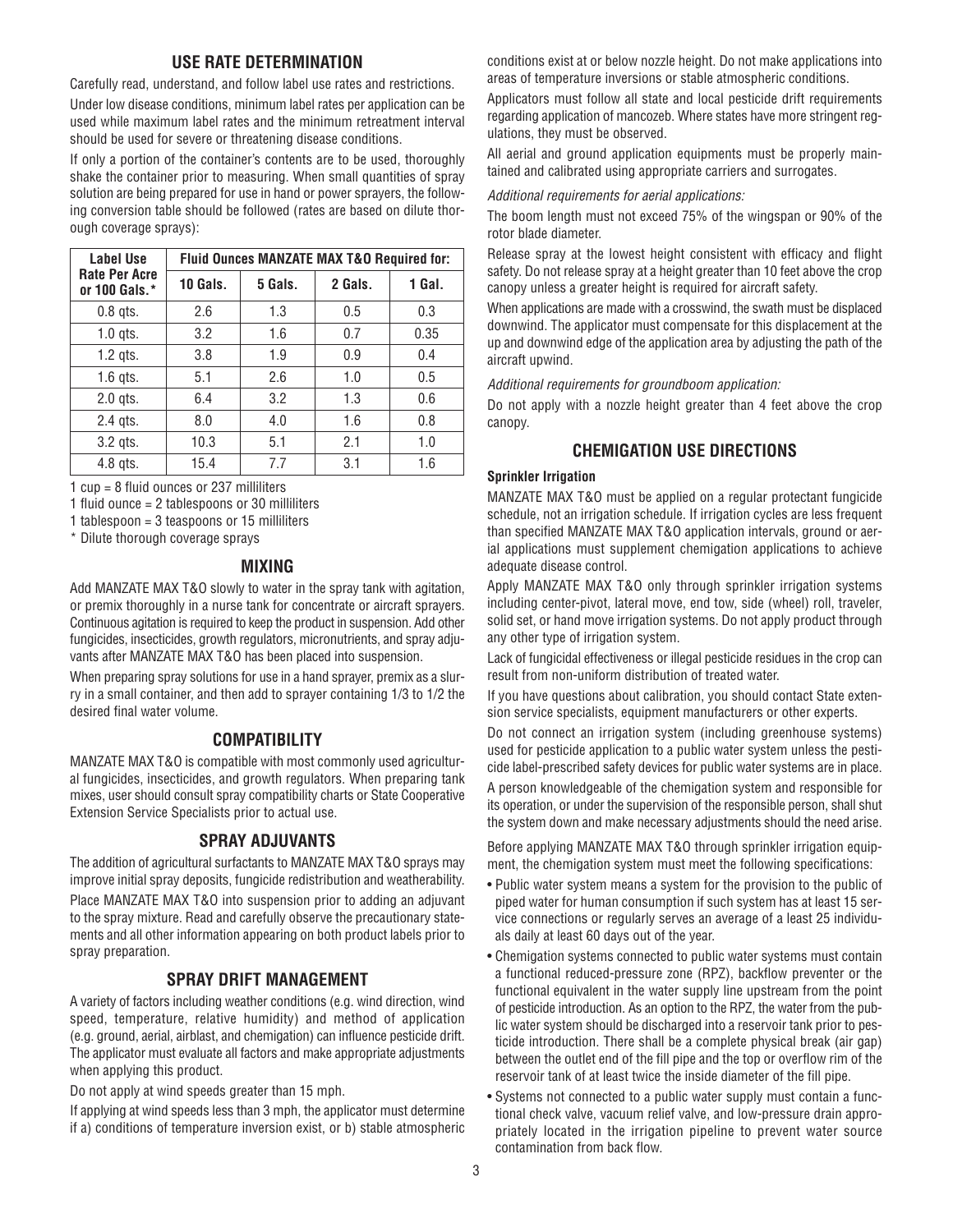- The pesticide injection pipeline must contain a functional, automatic, quick-closing check valve to prevent the flow of fluid back toward the injection pump.
- The pesticide injection pipeline must also contain a functional, normally closed, solenoid-operated valve located on the intake side of the injection pump and connected to the system interlock to prevent fluid from being withdrawn from the supply tank when the irrigation system is either automatically or manually shut down.
- The system must contain functional interlocking controls to automatically shut off the pesticide injection pump when the water pump motor stops, or in cases where there is no water pump, when the water pressure decreases to the point where pesticide distribution is adversely affected.
- Systems must use a metering pump, such as a positive displacement injection pump (e.g., diaphragm pump) effectively designed and constructed of materials that are compatible with pesticides and capable of being fitted with a system interlock.
- Do not apply when wind speed favors drift beyond the area intended for treatment.

#### **Center-pivot, Lateral Move, End Tow, and Traveler Irrigation Equipment: (Use only with electric or oil hydraulic drive systems which provide a uniform water distribution.)**

- Determine size of area to be treated.
- Determine the time required to apply no more than 1/4 inch water (6,750 gallons water per acre) over the area to be treated when the system and injection equipment are operated at normal pressures recommended by the equipment manufacturer. Run system at 80 to 95% of manufacturer's rated capacity.
- Using only water, determine the injection pump output when operated at normal line pressure.
- Determine the amount of MANZATE MAX T&O required to treat area.
- Add the required amount of MANZATE MAX T&O and sufficient water to meet the injection time requirements of the solution tank.
- Maintain constant solution tank agitation during the injection period.
- Stop injection equipment after treatment is completed. Continue to operate the system until MANZATE MAX T&O solution has cleared the sprinkler head.

#### **Solid-set, Side (wheel) Roll, and Hand Move Irrigation Equipment:**

- Determine acreage covered by sprinkler.
- Fill injector solution tank with water and adjust flow rate to use contents over a 10- to 30-minute interval.
- Determine the amount of MANZATE MAX T&O required to treat area.
- Add the required amount of MANZATE MAX T&O into the same quantity of water used to calibrate the injection equipment.
- Maintain constant solution tank agitation during the injection period.
- Operate system at normal pressures recommended by the manufacturer of the injection equipment and used for the time interval established during calibration.
- Inject MANZATE MAX T&O at the end of the irrigation cycle or as a separate application to maximize foliar fungicide retention.
- Stop injection equipment after treatment is completed. Continue to operate the system until MANZATE MAX T&O solution has cleared the last sprinkler head.

#### MANZATE MAX T&O is a broad-spectrum, protectant fungicide. If not applied on a routine protectant spray schedule, crops should be scouted on a weekly basis. Fungicide application should be made, at the specified label use rate and spray schedule, at the first sign of disease, report of disease in the area, or during environmental conditions favorable for disease development.

**DISEASE MONITORING**

### **RESTRICTIONS**

Users must carefully read, understand, and follow all use restrictions prior to using MANZATE MAX T&O.

#### **Foliar Applications**

#### **Where EBDC Products Used Allow the Same Maximum Poundage of Active Ingredient Per Acre Per Season**

If more than one product containing an EBDC-active ingredient (maneb, mancozeb or metiram) is used on a crop during the same growing season and the EBDC products used allow the same maximum poundage of active ingredient per acre per season, then the total poundage of all such EBDC products used must not exceed any of the specified individual EBDC product maximum seasonal poundage of active ingredient allowed per acre.

#### **Where EBDC Products Used Allow Different Maximum Poundage of Active Ingredient Per Acre Per Season**

If more than one product containing an EBDC-active ingredient is used on a crop during the same growing season and the EBDC products used allow different maximum poundage of active ingredient per acre per season, then the total poundage of all such EBDC products used must not exceed the lowest specified individual EBDC product maximum seasonal poundage of active ingredient allowed per acre.

### **APPLICATION INSTRUCTIONS**

**Ground -** Thorough coverage of the targeted crop generally results in optimum disease protection. To achieve good coverage, use proper spray pressure, gallons per acre, nozzles, nozzle spacing, and tractor speed. Consult spray nozzle and accessory catalogues for specific information on proper equipment calibration. Use 20 to 100 gallons per acre for ground application equipment. Do not apply with a nozzle height greater than 4 feet above the crop canopy.

**Hand Sprayers -** Thoroughly spray plant foliage until runoff.

**Aerial -** A uniform spray deposit over the crop canopy generally results in optimum disease protection. Each aircraft should be pre-checked for droplet size, uniformity of spray pattern, swath width, and spray volume. During aerial application, human flaggers are prohibited.

**Spray Volume -** Aerial applications are to be made in a minimum of two (2) gallons of water per acre. On vegetable and field crops, 2 to 3 gallons of spray per acre are generally optimal; orchards and vineyards can be handled with spray volume of 10 gallons per acre. The boom length must not exceed 75% of the wingspan or 90% of the rotor blade diameter. Release spray at the lowest height consistent with efficacy and flight safety. Do not release spray at a height greater than 10 feet above the crop canopy unless a greater height is required for aircraft safety. When applications are made with a crosswind, the swath must be displaced downwind, the applicator must compensate for this displacement at the up and downwind edge of the application area by adjusting the path of the aircraft upwind.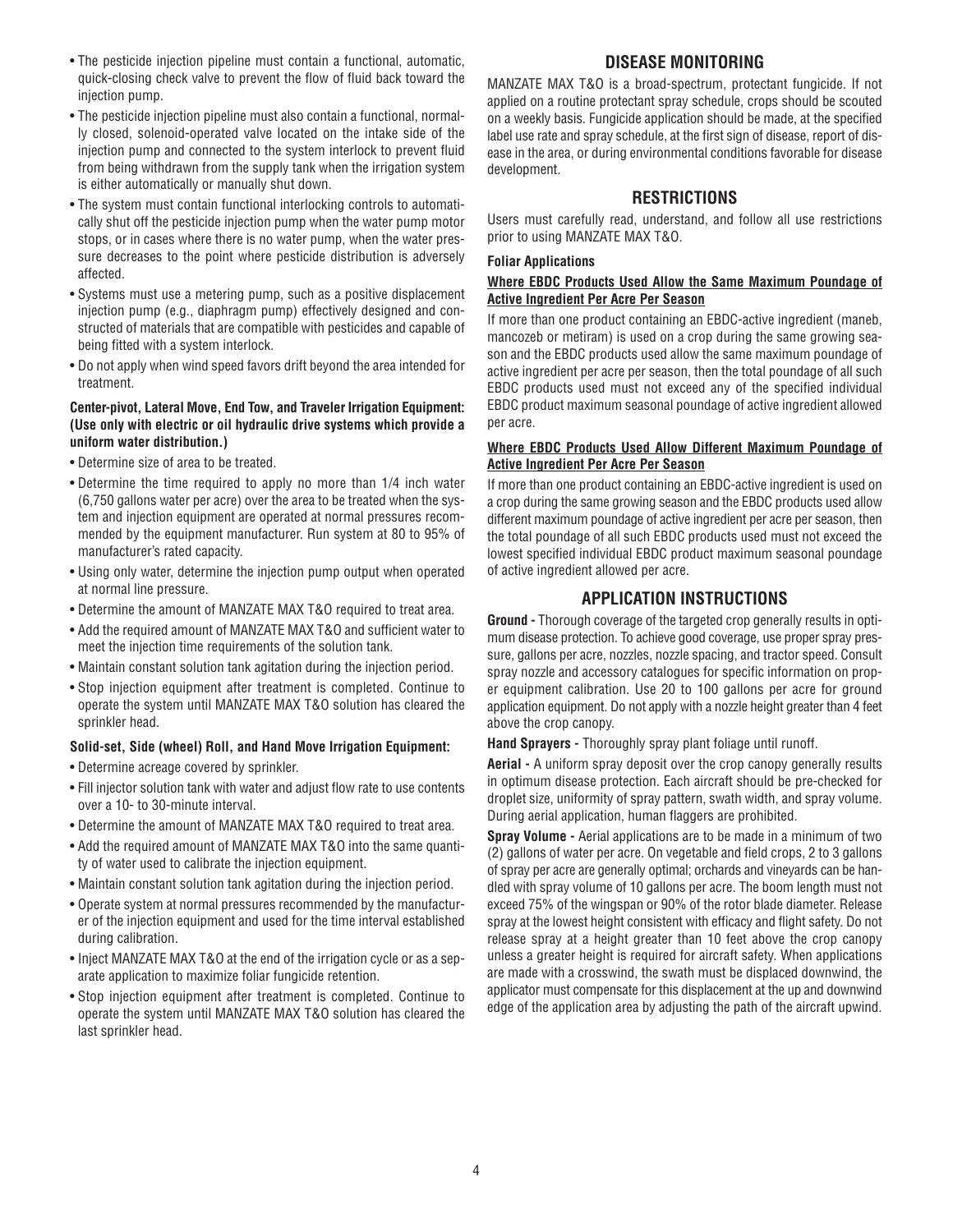# **TURF – COMMERCIAL SOD FARMS**

### **Not for residential use.**

Do not apply by air to sod farms.

There is a minimum of a 10-day interval between applications.

Start applications when grass greens-up in spring or when disease first appears, and repeat at 10- to 14-day intervals or until disease threat is past. When conditions are especially favorable for disease development, apply maximum fungicide use rate on a 10-day spray schedule. Apply in sufficient water to provide adequate coverage.

Harvesting of treated turf is prohibited until 120 hours (5 days) following application.

There is a limit of 4 applications per year and a maximum rate of 17.4 lbs. a.i./A (17.4 qts. MANZATE MAX T&O) per application.

**TURF TOLERANCE –** Treated turfgrass should be maintained in a vigorous growing condition. Turfgrass under stress will not respond to fungicide treatments as well as well-maintained turfgrass. Turfgrass tolerance to this product has been found to be acceptable, however, this product and tank mixtures with other products have not been tested on all varieties of every turfgrass species or under all possible growing conditions. If user is unfamiliar with the performance of MANZATE MAX T&O or tank mixtures, under user growing conditions, a limited area of turfgrass should be treated prior to initiating largescale applications. The user should always exercise reasonable judgment and caution when using this product. In addition mixers/loaders supporting chemigation applications to turf on sod farms must wear a particulate respirator with any N, R, or P filter, NIOSH approval prefix TC-84A.

|                         |                                                                          | <b>RATE</b><br><b>MANZATE MAX T&amp;O</b><br>PER APPLICATION |                                                                                                                     |                                                                                                                                                                    |
|-------------------------|--------------------------------------------------------------------------|--------------------------------------------------------------|---------------------------------------------------------------------------------------------------------------------|--------------------------------------------------------------------------------------------------------------------------------------------------------------------|
| <b>CROP</b>             | <b>DISEASES</b>                                                          | FL. 0Z./1000 SQ. FT.                                         | <b>REMARKS</b>                                                                                                      | <b>RESTRICTIONS</b>                                                                                                                                                |
| <b>Assorted Grasses</b> | Helminthosporium<br>Melting-out<br>Rust<br>(Leaf, Stem Stripe)           | 6.4                                                          |                                                                                                                     | Do not graze treated<br>areas.<br>Do not use on grasses<br>intended for grazing,<br>such as range or<br>pasture grasses.<br>Do not feed clippings<br>to livestock. |
|                         | Copper Spot<br><b>Fusarium Blight</b><br><b>Red Thread</b><br>Slime Mold | 6.4 to 12.8                                                  |                                                                                                                     |                                                                                                                                                                    |
|                         | Algae                                                                    | 9.6                                                          |                                                                                                                     | Do not use on grasses                                                                                                                                              |
|                         | <b>Dollar Spot</b>                                                       | 9.6 to 12.8                                                  |                                                                                                                     | grown for seed.                                                                                                                                                    |
|                         | Rhizoctonia Brown Patch                                                  | 6.4                                                          | Apply on a 7-day spray schedule.                                                                                    |                                                                                                                                                                    |
|                         | Pythium Blight                                                           | 12.8                                                         | Apply at 5-day intervals, or more frequently,<br>if conditions are especially favorable for<br>disease development. |                                                                                                                                                                    |
|                         | <b>Fusarium Snow Mold</b>                                                | 9.6 to 12.8                                                  | Apply at 2- to 6-week intervals during<br>winter.                                                                   |                                                                                                                                                                    |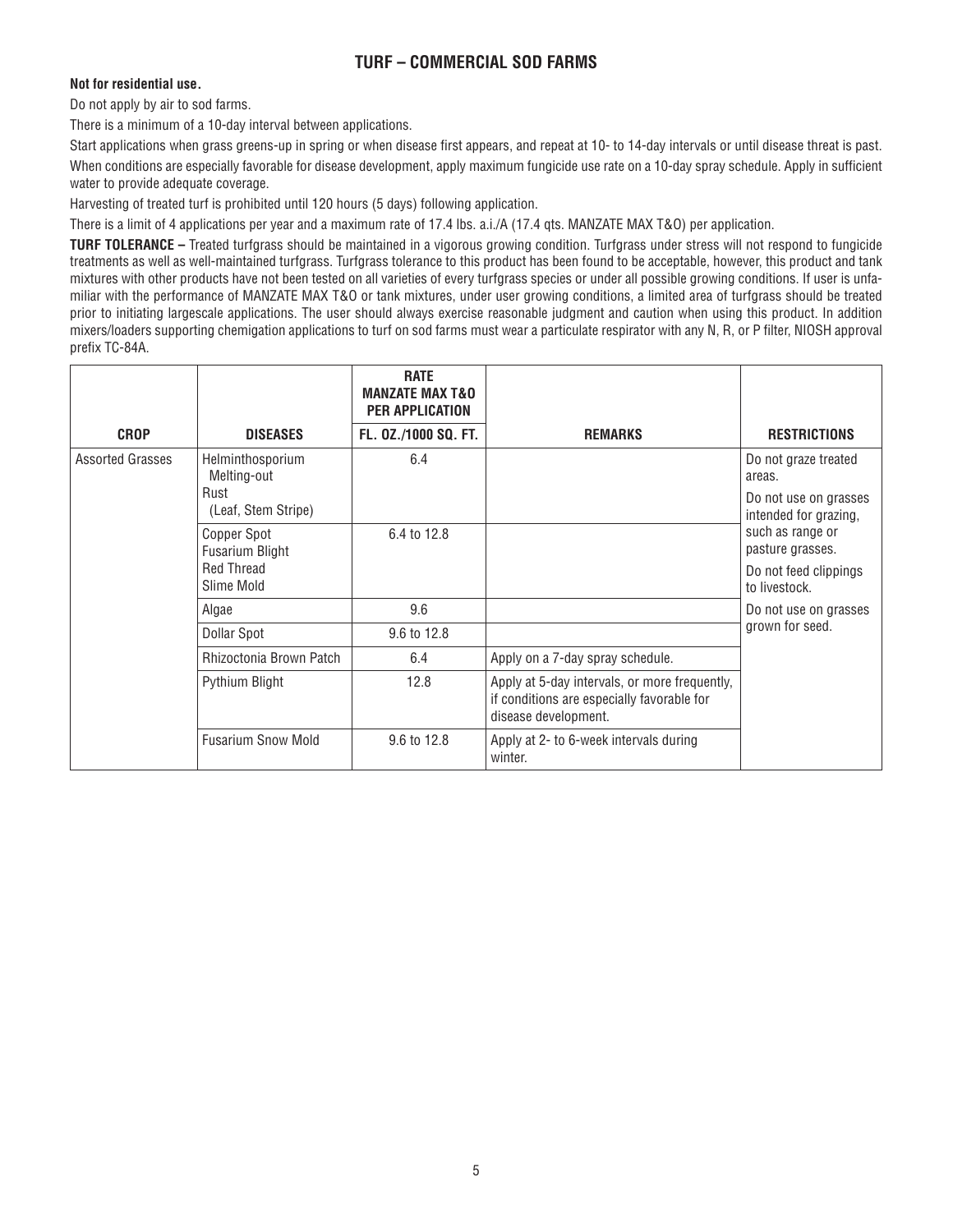# **GRASSES – TURF AND LAWN USE**

**Not for residential use.** Do not apply by air to golf courses. Do not apply by chemigation to golf courses. Not for use on residential or athletic turf.

|                                                                                                                                                                                                                    |                                                     | <b>RATE</b><br><b>MANZATE MAX T&amp;O</b><br>PER APPLICATION |                                                                                                                        |                                                                                            |
|--------------------------------------------------------------------------------------------------------------------------------------------------------------------------------------------------------------------|-----------------------------------------------------|--------------------------------------------------------------|------------------------------------------------------------------------------------------------------------------------|--------------------------------------------------------------------------------------------|
| <b>CROP</b>                                                                                                                                                                                                        | <b>DISEASES</b>                                     | FL. 0Z./1000 SQ. FT.                                         | <b>REMARKS</b>                                                                                                         | <b>RESTRICTIONS</b>                                                                        |
| Lawn Grasses<br>(Non-WPS uses):<br>See Non-Agricultural<br><b>Use Requirements</b><br><b>Box</b><br>Examples include<br>golf courses,<br>professional<br>applications to<br>industrial (office<br>park), municipal | Algae                                               | 10                                                           | Begin when algae begin to appear and<br>repeat on a 7-day interval.                                                    | Do not use on grasses<br>grown for seed.<br>Do not use on grasses<br>intended for grazing, |
|                                                                                                                                                                                                                    | Copper Spot<br><b>Fusarium Blight</b>               | 7 to 10                                                      | Begin when grass greens up in spring and<br>repeat on a 7- to 14-day interval.                                         |                                                                                            |
|                                                                                                                                                                                                                    | (F. Roseum)<br><b>Red Thread</b><br>Slime Molds     | 10 to 14                                                     | Use during favorable disease conditions<br>repeating applications on a 7-day spray<br>schedule.                        | such as range or<br>pasture grasses.<br>Do not graze treated<br>areas or feed clippings    |
|                                                                                                                                                                                                                    | Gray Leaf Spot<br>(Pyricularia grisea)              | 9 to 14                                                      | Begin at first sign of disease; and repeat at<br>5-day intervals or more often during<br>favorable disease conditions. | to livestock.                                                                              |
|                                                                                                                                                                                                                    | <b>Dollar Spot</b><br>(Sclerotinia)                 | 10 to 14                                                     | Begin when grass greens up in spring and<br>repeat at 7- to 14-day intervals.                                          |                                                                                            |
|                                                                                                                                                                                                                    |                                                     | 14                                                           | Use during favorable disease conditions<br>repeating applications on a 7-day spray<br>schedule.                        |                                                                                            |
|                                                                                                                                                                                                                    | Pink (Fusarium)<br><b>Snow Mold</b>                 | 10 to 14                                                     | During winter apply before first snowfall and<br>repeat on a 14- to 42-day interval.                                   |                                                                                            |
|                                                                                                                                                                                                                    | Leaf Spot<br>(Helminthosporium spp.)                | 5 to 7                                                       | Begin when disease appears and repeat at<br>3- to 5-day intervals.                                                     |                                                                                            |
|                                                                                                                                                                                                                    | Rhizoctonia Brown Patch                             | 10 to 14                                                     | Use during favorable disease conditions and<br>repeat at 3- to 5-day intervals.                                        |                                                                                            |
|                                                                                                                                                                                                                    | Pythium Blight                                      | 14                                                           | Begin at first sign of disease. Repeat at<br>intervals of 5 days or more often during<br>favorable disease conditions. |                                                                                            |
|                                                                                                                                                                                                                    | Leaf Rust<br><b>Stem Rust</b><br><b>Stripe Rust</b> | 5 to 7                                                       | Begin when disease first appears and repeat<br>at 7- to 10-day intervals.                                              |                                                                                            |

### **Golf Courses**

When treating golf greens, always treat aprons and approaches. There is a minimum of a 10-day interval between applications.

**Cool Season grasses; greens, tees and aprons:** Maximum of 5 applications per year at a maximum application rate of 17.4 lbs. a.i./A (4.35 gallons MANZATE MAX T&O) per application.

**Cool Season grasses; fairways:** Maximum of 4 applications per year at a maximum application rate of 17.4 lbs. a.i./A (4.35 gallons MANZATE MAX T&O) per application.

**Warm Season Grasses; greens, tees, and aprons:** Maximum of 4 applications per year at a maximum application rate of 17.4 lbs. a.i./A (4.35 gallons MANZATE MAX T&O) per application.

**Warm Season Grasses; fairways:** Maximum of 3 applications per year at a maximum application rate of 17.4 lbs. a.i./A (4.35 gallons MANZATE MAX T&O) per application.

#### **All Other Turf**

There is a maximum of 4 applications per year with a maximum application rate of 17.4 lbs. a.i./A (4.35 gallons MANZATE MAX T&O) per application. There is a minimum of a 10-day interval between applications.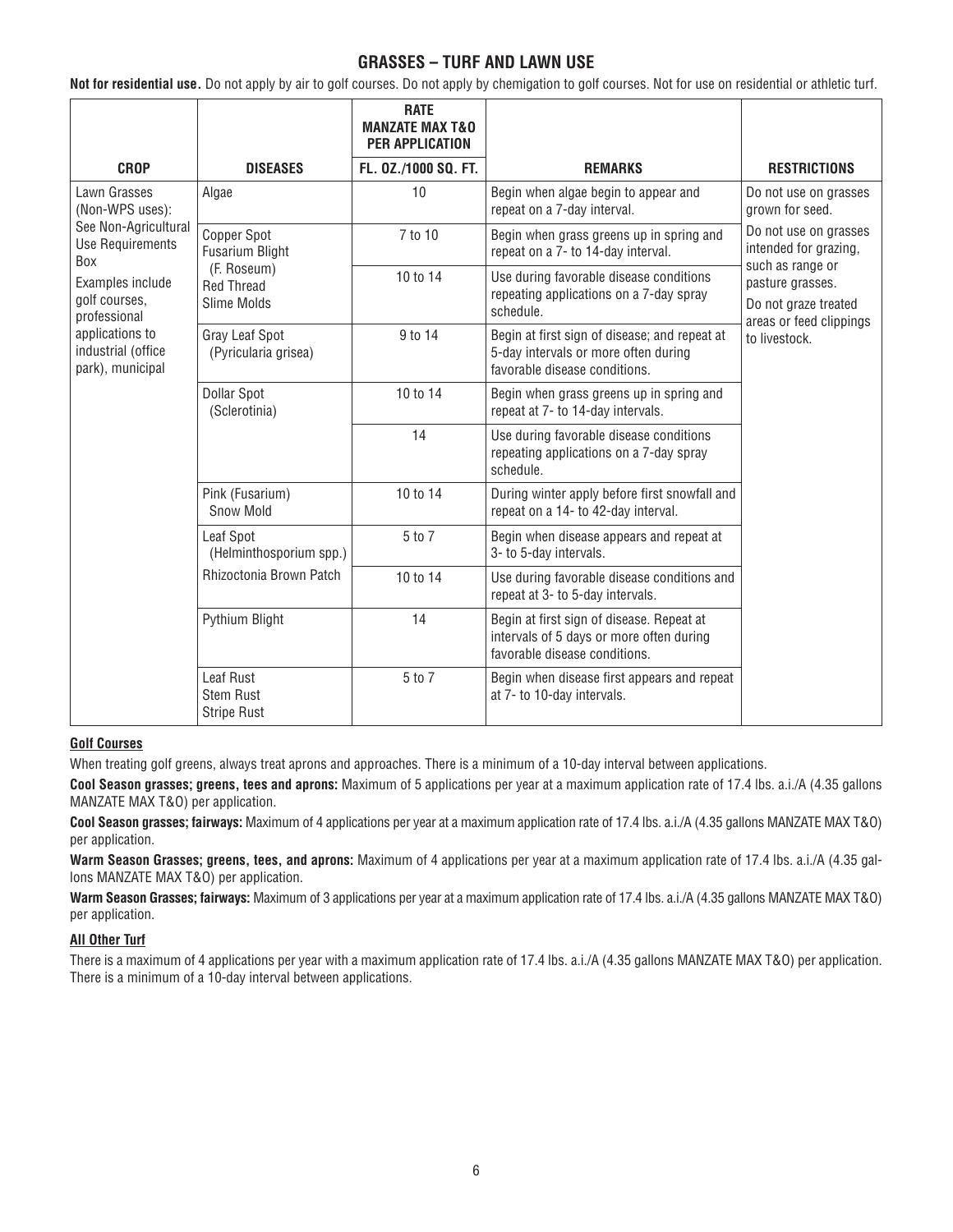# **HORTICULTURAL APPLICATIONS**

### **FIELD, NURSERY, GREENHOUSE and LANDSCAPE**

**Intended only for use by professional applicators on fruit trees.**

### **INSTRUCTIONS FOR APPLICATION FOR ORNAMENTAL USES**

**Use Directions:** MANZATE MAX T&O provides excellent protective activity and is most effective when applied prior to infection periods.

Apply 1.5 qts. MANZATE MAX T&O per 100 gallons of water in full coverage sprays. To improve performance, add 2 to 4 oz. of an effective spreadersticker per 100 gallons of spray.

Begin spraying when plants are growing, well leafed out or at first sign of disease. Apply at 7- to 10-day intervals throughout the season. Contact your State Extension Service for additional information.

#### **Cut Flowers and Greenhouse Grown Ornamentals:** limited to 20 applications per year.

Do not use edible portions of any listed plant for food or feed purposes.

The Directions for Use of this product given on this label reflect cumulative inputs from both field use experience and product testing programs. However, it is impossible to test this product on all ornamental plant species and cultivars. Eliminating all risks of usage associated with this product is not possible. Plant injury, non-performance, or other unanticipated results could occur due to use that is inconsistent with label directions or specific environmental conditions, as noted on the label. Abnormal environmental conditions such as excessive rain, storms or drought, use of other treatments, improper application techniques as well as many other factors that United Phosphorus, Inc. cannot control may result in lack of efficacy or compromise the performance of this product. All such risks are borne by the buyer.

Before treating any ornamental plant for prevention of infection from a listed pathogen, a preliminary trial is suggested on a small scale before a full treatment is applied. Wait 5 to 7 days after treatment to evaluate results.

To mix: Slowly add MANZATE MAX T&O into half-filled spray tank while the agitator is running to form a well-mixed suspension. If tank-mixing with other materials, add soluble materials (those that form a true solution) first. Then add emulsifiable concentrates (those that form an emulsion in water) in that order after the MANZATE MAX T&O. Wettable powder products may be mixed at the same time as MANZATE MAX T&O. MANZATE MAX T&O is compatible with most commonly used pesticides. Read and observe the most restrictive precautionary statements and other information appearing on product labels used in mixtures.

**For aerial application:** Use at rate indicated in sufficient water for thorough coverage or a minimum of 2 gallons per acre. Use a spreader-sticker at label-specified rates for the desired use as needed. Add product slowly to water in the spray tank with agitation or premix thoroughly in separate holding tank for concentrate or aircraft sprayers. Follow similar mixing order instructions as stated above for best results. Continuous agitation is required to keep the product in suspension.

| <b>PLANT</b>                                               | <b>DISEASES</b>                                                                                                                                                                                                                                     | <b>REMARKS</b>                                                                                                  |
|------------------------------------------------------------|-----------------------------------------------------------------------------------------------------------------------------------------------------------------------------------------------------------------------------------------------------|-----------------------------------------------------------------------------------------------------------------|
| <b>ORNAMENTALS</b><br><b>COMMERCIAL AND HOMEGARDEN USE</b> |                                                                                                                                                                                                                                                     | Refer to Use Instructions except when more specific directions<br>are given for individual plants and diseases. |
| Abutilon                                                   | Alternaria, Cercospora, Cladosporium,<br>Colletotrichum, Puccinia                                                                                                                                                                                   |                                                                                                                 |
| African Violet                                             | Alternaria, Botrytis Blight                                                                                                                                                                                                                         |                                                                                                                 |
| Ageratum                                                   | Alternaria, Sclerotium, Rhizoctonia,<br>Puccinia, Botrytis Blight, Rust                                                                                                                                                                             |                                                                                                                 |
| Aglaonema                                                  | Alternaria                                                                                                                                                                                                                                          |                                                                                                                 |
| Almond, Ornamental                                         | Botrytis, Cladosporium, Coryneum,<br>Gloeosporium, Monilinia, Leaf Spot                                                                                                                                                                             |                                                                                                                 |
| Alyssum                                                    | Leaf Spot, Microsphaera alni                                                                                                                                                                                                                        |                                                                                                                 |
| Andromeda                                                  | Exobasidium, Rhytisma, Venturia                                                                                                                                                                                                                     |                                                                                                                 |
| Anthurium                                                  | Anthracnose, Spadix Rot, Colletotrichum,<br>Gloeosporium                                                                                                                                                                                            |                                                                                                                 |
| Apple, Ornamental - Malus sp.                              | Fabraea Leaf Spot, Rust, Scab, Alternaria,<br>Cephalosporium, Colletotrichum, Coryneum,<br>Elsinoe, Fusarium, Gloeosporium,<br>Gymnosporangium, Helminthosporium,<br>Leptosphaeria, Monilinia, Monochaetia,<br>Mycosphaerella, Pestalotia, Venturia |                                                                                                                 |
| Arborvitae                                                 | Cercospora Blight, Alternaria, Botrytis,<br>Coryneum, Lophodermium,<br>Mycosphaerella, Pestalotia                                                                                                                                                   |                                                                                                                 |
| Areca Palm                                                 | Leaf Spot                                                                                                                                                                                                                                           |                                                                                                                 |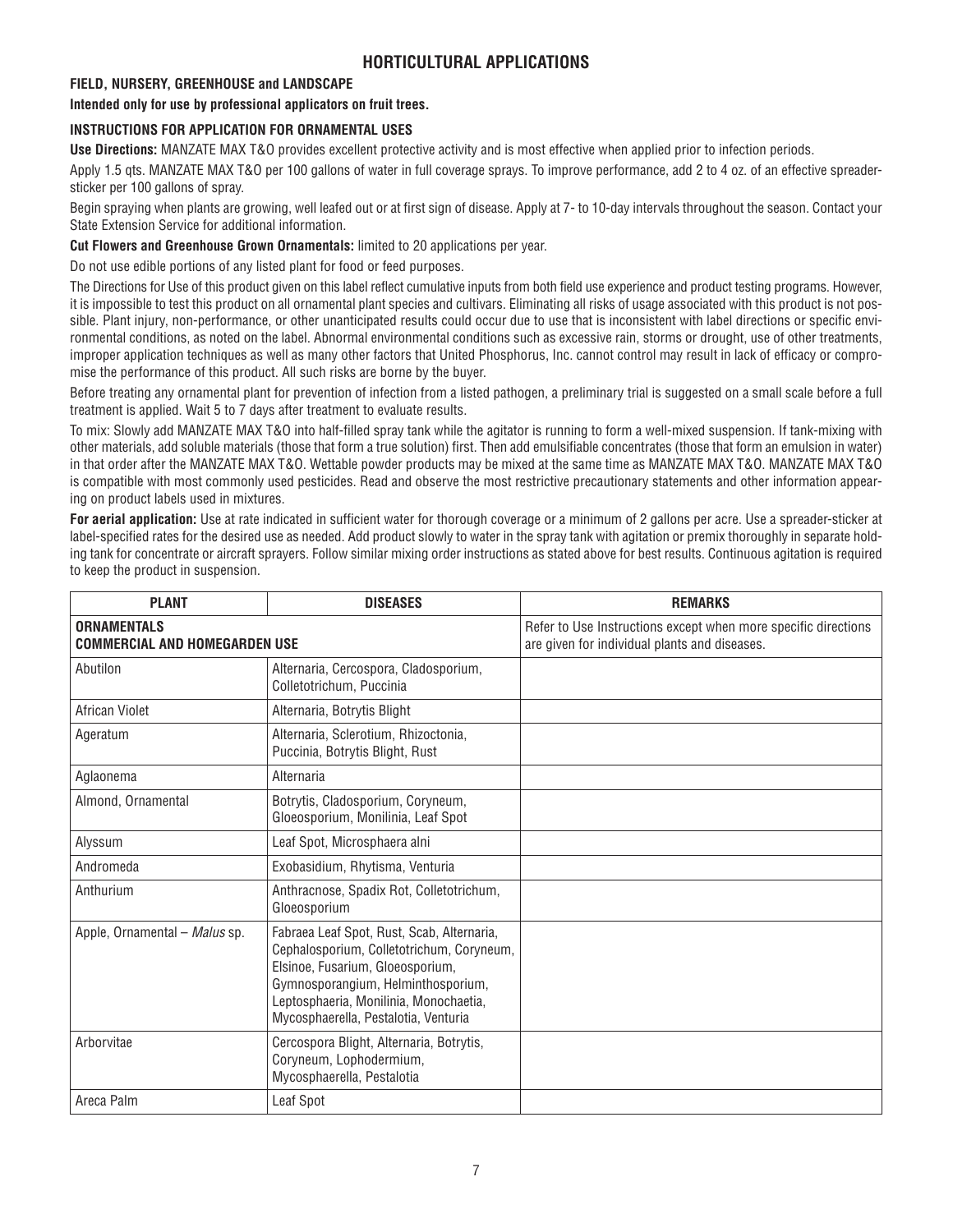| <b>PLANT</b>            | <b>DISEASES</b>                                                                                                                                                 | <b>REMARKS</b>                                                                                                                                                    |
|-------------------------|-----------------------------------------------------------------------------------------------------------------------------------------------------------------|-------------------------------------------------------------------------------------------------------------------------------------------------------------------|
| Ash                     | Cercospora, Cylindrosporium, Gloeosporium,<br>Puccinia, Rhizoctonia, Sphaeropsis                                                                                |                                                                                                                                                                   |
| Ash, White              | Anthracnose, Cylindrosporium Leaf Spot                                                                                                                          |                                                                                                                                                                   |
| Ash, Mountain           | Entomosporium Leaf Spot, Guignardia Leaf<br>Blotch, Gymnosporangium                                                                                             |                                                                                                                                                                   |
| Aster                   | Leaf Spot, Alternaria, Ascochyta, Botrytis,<br>Colletotrichum, Fusarium, Phomopsis,<br>Phyllosticta, Puccinia, Ramularia,<br>Rhizoctonia, Septoria, Uromyces    |                                                                                                                                                                   |
| Aster, Perennial        | <b>Puccinia Rusts</b>                                                                                                                                           |                                                                                                                                                                   |
| Aucuba, Japonica        | Alternaria Leaf Spot, Anthracnose,<br>Cercospora, Gloeosporium, Phomopsis,<br>Phyllosticta                                                                      |                                                                                                                                                                   |
| Azalea                  | Cylindocladium Rot, Petal Blight,<br>Phytophthora Twig and Bud Blight,<br>Alternaria, Botrytis, Cladosporium,<br>Colletotrichum, Cylindrocladium, Ovulinia      | Apply in full coverage spray 2 to 3 times a week, while flowers<br>are opening. Direct spray into flowers and thoroughly spray<br>ground under plants thoroughly. |
| Baby's Breath           | Botrytis, Rhizoctonia                                                                                                                                           |                                                                                                                                                                   |
| Basswood                | Cercospora, Phyllosticta                                                                                                                                        |                                                                                                                                                                   |
| Begonia                 | Botrytis Blight, Gloeosporium, Cercospora,<br>Rhizoctonia                                                                                                       |                                                                                                                                                                   |
| <b>Birch</b>            | Cylindrosporium, Gloeosporium,<br>Glomerella, Melampsoridium, Taphrina                                                                                          |                                                                                                                                                                   |
| Bougainvillea           | Leaf Spot, Colletotrichum                                                                                                                                       |                                                                                                                                                                   |
| Boxwood                 | Leaf Spot, Fusarium, Volutella                                                                                                                                  |                                                                                                                                                                   |
| <b>Buckeye</b>          | Cercospora, Glomerella, Guignardia,<br>Monochaetia, Phyllosticta, Septoria, Taphrina                                                                            |                                                                                                                                                                   |
| <b>Buffalo Berry</b>    | Cylindrosporium Leaf Spot, Puccinia,<br>Rhizoctonia, Septoria                                                                                                   |                                                                                                                                                                   |
| Camellia                | Petal Blight, Botrytis, Cercospora, Elsinoe,<br>Exobasidium, Glomerella, Pestalotia,<br>Phomopsis, Phyllosticta                                                 | Apply in full coverage spray 2 to 3 times a week, while flowers<br>are opening. Direct spray into flowers and thoroughly spray<br>ground under plants thoroughly. |
| Carnation               | Rust, Septoria Leaf Spot, Alternaria, Botrytis,<br>Cladosporium, Colletotrichum, Fusarium,<br>Helminthosporium, Stemphylium, Uromyces                           |                                                                                                                                                                   |
| Catalpa                 | Alternaria, Cercospora, Gloeosporium,<br>Phomopsis, Rhizoctonia                                                                                                 |                                                                                                                                                                   |
| Cedar, Red              | Cercospora Blight, Phomopsis Blight,<br>Lophodermium, Gymnosporangium                                                                                           |                                                                                                                                                                   |
| Cherry, Ornamental      | Alternaria, Cercospora, Cladosporium,<br>Coccomyces, Coryneum, Fusicladium,<br>Monilinia, Phomopsis, Phyllosticta, Taphrina                                     |                                                                                                                                                                   |
| Chinese Evergreen       | Colletotrichum, Gloeosporium                                                                                                                                    |                                                                                                                                                                   |
| <b>Christmas Cactus</b> | Alternaria, Cercospora, Colletotrichum,<br>Fusarium, Phomopsis                                                                                                  |                                                                                                                                                                   |
| Chrysanthemum           | Ascochyta Blight, Botrytis Petal Spot, Rust,<br>Alternaria, Bipolaris, Cercospora,<br>Cylindrosporium, Helminthosporium,<br>Phyllosticta, Septoria, Stemphylium | Apply at 1 to 2 gts. per 100 gallons in full coverage spray.<br>Apply twice weekly during the blooming season.                                                    |
| Cockscomb (Celosia)     | Alternaria Leaf Spot, Cercospora                                                                                                                                |                                                                                                                                                                   |
| Coleus                  | Alternaria, Cercospora                                                                                                                                          |                                                                                                                                                                   |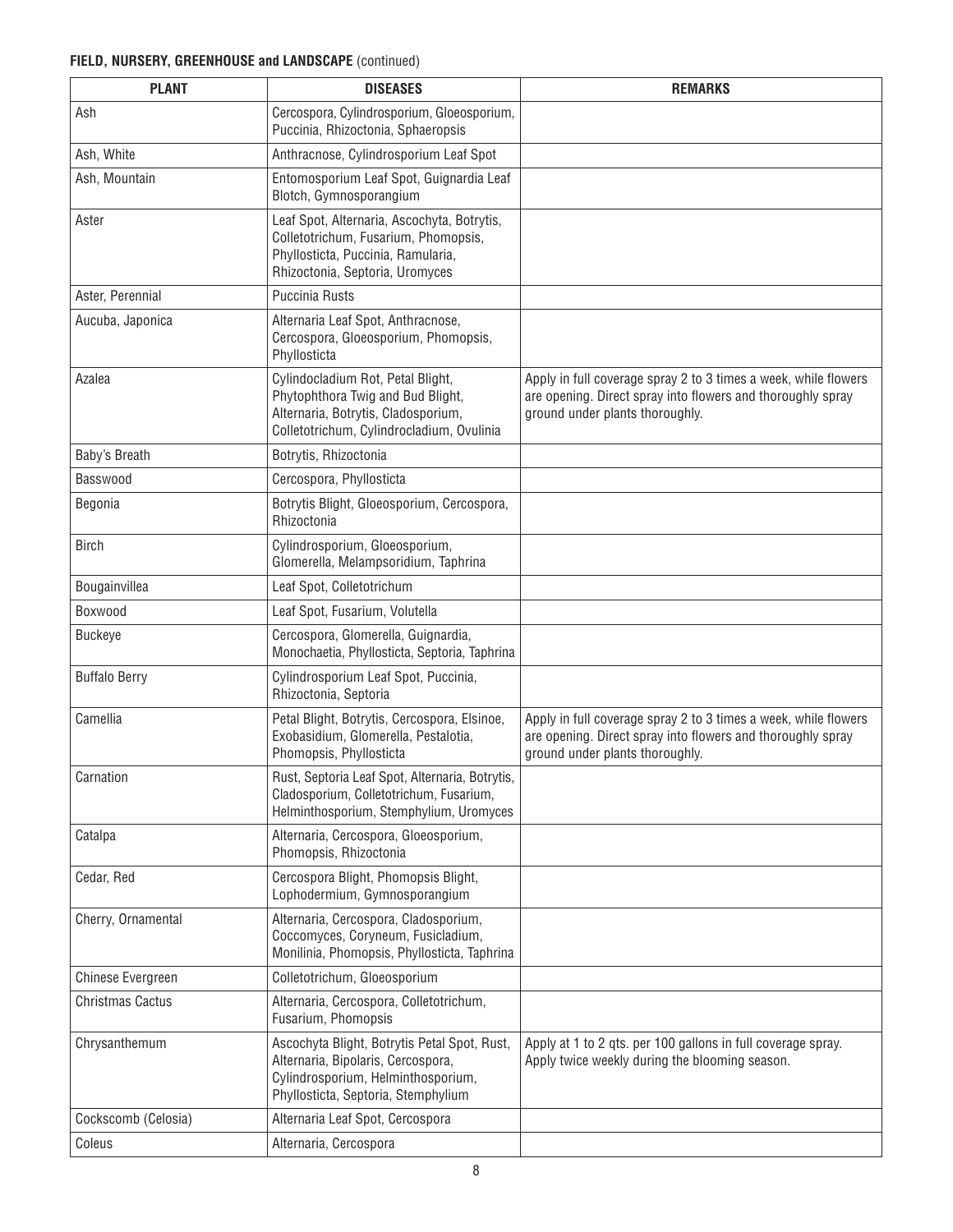| <b>PLANT</b>                  | <b>DISEASES</b>                                                                                                                                                                                                         | <b>REMARKS</b>                                                                                                                                       |
|-------------------------------|-------------------------------------------------------------------------------------------------------------------------------------------------------------------------------------------------------------------------|------------------------------------------------------------------------------------------------------------------------------------------------------|
| Columbine                     | Ascochyta, Botrytis, Cercospora, Puccinia,<br>Rhizoctonia, Septoria                                                                                                                                                     |                                                                                                                                                      |
| Conifers<br>(Christmas Trees) | Lophodermium Needle Cast, Pine Gall Rust,<br>Scirrhia Brown Spot                                                                                                                                                        | Begin application in spring or early summer before infection<br>occurs. Repeat after heavy rains and at two-week intervals as<br>long as needed.     |
| Cordyline                     | Cercospora Leaf Spot                                                                                                                                                                                                    |                                                                                                                                                      |
| Cotoneaster                   | Cercospora, Phyllosticta, Venturia                                                                                                                                                                                      |                                                                                                                                                      |
| Crabapple, Ornamental         | Cedar Apple Rust, Scab, Sphaeropsis Leaf<br>Spot, Gymnosporangium, Marssonina,<br>Phyllosticta, Septoria, Venturia                                                                                                      |                                                                                                                                                      |
| Crepe Myrtle                  | Cercospora, Phomopsis, Phyllosticta                                                                                                                                                                                     |                                                                                                                                                      |
| Croton                        | Gloeosporium                                                                                                                                                                                                            |                                                                                                                                                      |
| Cuphea (Mexican heather)      | Gloeosporium, Rhizoctonia                                                                                                                                                                                               |                                                                                                                                                      |
| Cyclamen                      | Botrytis, Cladosporium, Fusarium,<br>Glomerella, Phyllosticta, Ramularia                                                                                                                                                |                                                                                                                                                      |
| Cypress, Arizona              | Cercospora Blight, Monochaetia Canker,<br>Coryneum, Fusarium, Gymnosporangium,<br>Lophodermium, Pestalotia, Phomopsis                                                                                                   |                                                                                                                                                      |
| Dahlia                        | Botrytis Blight, Alternaria, Fusarium,<br>Rhizoctonia                                                                                                                                                                   |                                                                                                                                                      |
| Daisy                         | Botrytis, Cercospora, Whetzelinia                                                                                                                                                                                       |                                                                                                                                                      |
| Daisy, Shasta                 | Cylindrosporium, Fusarium, Septoria                                                                                                                                                                                     |                                                                                                                                                      |
| Daisy, Transvaal              | Alternaria, Botrytis, Gloeosporium                                                                                                                                                                                      |                                                                                                                                                      |
| Daylily                       | Alternaria, Botrytis, Cercospora,<br>Colletotrichum, Elsinoe, Phyllosticta, Septoria                                                                                                                                    |                                                                                                                                                      |
| Delphinium                    | Botrytis Blight, Ascochyta, Cercospora,<br>Diaporthe, Fusarium, Phyllosticta, Puccinia,<br>Ramularia, Septoria, Volutella                                                                                               |                                                                                                                                                      |
| Dieffenbachia                 | Leptosphaeria Brown Spot, Cephalosporium,<br>Colletotrichum, Gloeosporium, Glomerella                                                                                                                                   |                                                                                                                                                      |
| Dogwood, Flowering            | Anthracnose, Elsinoe Leaf Spot, Septoria<br>Leaf Spot, Ascochyta, Botrytis, Cercospora,<br>Colletotrichum, Phyllosticta                                                                                                 | Apply when buds begin to open, when bracts have fallen,<br>4 weeks later, and again in late summer after flower buds for<br>next season have formed. |
| Dracaena                      | Fusarium Leaf Spot, Alternaria, Cercospora,<br>Colletotrichum, Phyllosticta                                                                                                                                             |                                                                                                                                                      |
| <b>Dusty Miller</b>           | Fusarium, Puccinia                                                                                                                                                                                                      |                                                                                                                                                      |
| Elm                           | Black Leaf Spot, Botryosphaeria,<br>Cephalosporium, Cercospora, Coryneum,<br>Cylindrosporium, Fusarium, Gloeosporium,<br>Monochaetia, Mycosphaerella, Phomopsis,<br>Phyllosticta, Rhizoctonia, Sphaeropsis,<br>Taphrina |                                                                                                                                                      |
| Euonymus                      | Anthracnose, Cercospora, Colletotrichum,<br>Gloeosporium, Marssonina, Ramularia,<br>Septoria, Whetzelinia                                                                                                               |                                                                                                                                                      |
| Fatsia                        | Anthracnose, Alternaria, Cercospora,<br>Colletotrichum, Phyllosticta                                                                                                                                                    |                                                                                                                                                      |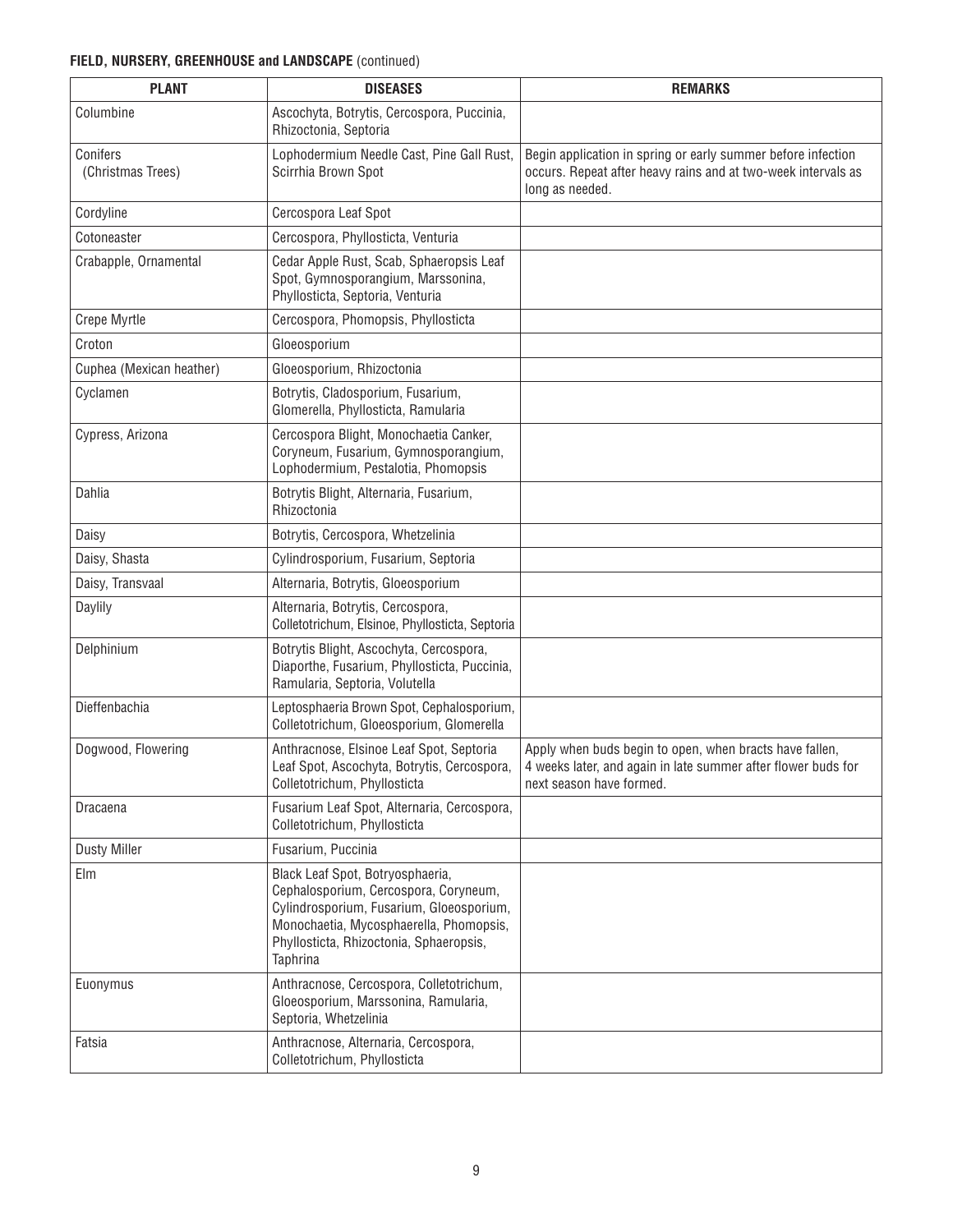| <b>PLANT</b>             | <b>DISEASES</b>                                                                                                                                                                                    | <b>REMARKS</b>                                                                                                                                                                                                                                                        |
|--------------------------|----------------------------------------------------------------------------------------------------------------------------------------------------------------------------------------------------|-----------------------------------------------------------------------------------------------------------------------------------------------------------------------------------------------------------------------------------------------------------------------|
| Ferns                    | Rhizoctonia Blight, Botrytis, Cercospora,<br>Curvularia, Cylindrosporium, Glomerella,<br>Phyllosticta, Taphrina                                                                                    | Begin spraying when plants are growing, well leafed out or at<br>first sign of disease. Apply at 7- to 10-day intervals throughout<br>the season. Contact your State Extension Service for additional<br>information.                                                 |
|                          | Anthracnose                                                                                                                                                                                        | Apply 2 to 3 times weekly as needed through chemigation or air<br>blast spray to thoroughly wet the entire plant canopy.<br>MANZATE MAX T&O may be tank mixed with other systemic<br>products as recommended by the local extension services for<br>enhanced control. |
| <b>Ficus</b>             | Cercospora Leaf Spot, Alternaria,<br>Ascochyta, Cephalosporium, Cladosporium,<br>Colletotrichum, Fusarium, Gloeosporium,<br>Glomerella, Mycosphaerella, Phomopsis,<br>Stemphylium                  |                                                                                                                                                                                                                                                                       |
| Fig, Ornamental          | Cylindrocladium Leaf Spot                                                                                                                                                                          |                                                                                                                                                                                                                                                                       |
| Fir (Abies)              | Cephalosporium, Lophodermium,<br>Melampsora, Phomopsis, Sphaeropsis                                                                                                                                |                                                                                                                                                                                                                                                                       |
| Fir, Douglas             | Swiss Needle Cast, Phaeocryptopus                                                                                                                                                                  |                                                                                                                                                                                                                                                                       |
| Fir, Frasier             | Swiss Needle Cast, Phaeocryptopus                                                                                                                                                                  |                                                                                                                                                                                                                                                                       |
| Firethorn                | Fusicladium Scab, Fusarium, Rhizoctonia                                                                                                                                                            |                                                                                                                                                                                                                                                                       |
| Fittonia                 | Rhizoctonia                                                                                                                                                                                        |                                                                                                                                                                                                                                                                       |
| Four-O'clock             | Cercospora, Rhizoctonia                                                                                                                                                                            |                                                                                                                                                                                                                                                                       |
| Fuchsia                  | Botrytis Blight, Rust, Phomopsis, Septoria                                                                                                                                                         |                                                                                                                                                                                                                                                                       |
| Garden Balsam            | Alternaria, Botrytis, Cercospora                                                                                                                                                                   |                                                                                                                                                                                                                                                                       |
| Gardenia                 | Alternaria, Botrytis, Diaporthe,<br>Mycosphaerella, Pestalotia, Phomopsis,<br>Phyllosticta, Rhizoctonia                                                                                            |                                                                                                                                                                                                                                                                       |
| Geranium                 | Rust, Alternaria, Ascochyta, Bipolaris,<br>Botrytis, Cercospora, Cylindrosporium,<br>Helminthosporium, Puccinia, Ramularia,<br>Rhizoctonia, Septoria, Uromyces, Venturia                           |                                                                                                                                                                                                                                                                       |
| Gladiolus                | Curvularia Leaf Spot, Botrytis Blossom<br>Blight, Alternaria, Cladosporium,<br>Rhizoctonia, Septoria, Stemphylium                                                                                  | On flower spikes, use at 1 1/2 pints per 100 gallons. Make<br>weekly applications starting before diseases appear and<br>increase to 2 or 3 applications per week during periods of<br>heavy disease and during rainy weather.                                        |
|                          |                                                                                                                                                                                                    | Do not exceed 0.6 qts. per 100 gallons on flower spikes.                                                                                                                                                                                                              |
| Gloxinia                 | Botrytis Blight, Colletotrichum                                                                                                                                                                    |                                                                                                                                                                                                                                                                       |
| <b>Gold Dust Tree</b>    | Gloeosporium, Glomerella, Pestalotia,<br>Phyllosticta                                                                                                                                              |                                                                                                                                                                                                                                                                       |
| Gomphrena                | Cercospora                                                                                                                                                                                         |                                                                                                                                                                                                                                                                       |
| Gypsophila               | Botrytis Blight, Rhizoctonia                                                                                                                                                                       |                                                                                                                                                                                                                                                                       |
| Hawthorn                 | Cedar Apple Rust, Fabraea Leaf Spot, Frogeye<br>Leaf Spot, Hawthorn Rust, Scab, Cercospora,<br>Cylindrosporium, Gymnosporangium,<br>Monilinia, Mycosphaerella, Phyllosticta,<br>Septoria, Venturia |                                                                                                                                                                                                                                                                       |
| Hemlock, Eastern (Tsuga) | Botrytis, Cylindrosporium, Melampsora,<br>Rhizoctonia                                                                                                                                              |                                                                                                                                                                                                                                                                       |
| Hibiscus                 | Alternaria, Cercospora, Colletotrichum,<br>Fusarium, Phyllosticta                                                                                                                                  |                                                                                                                                                                                                                                                                       |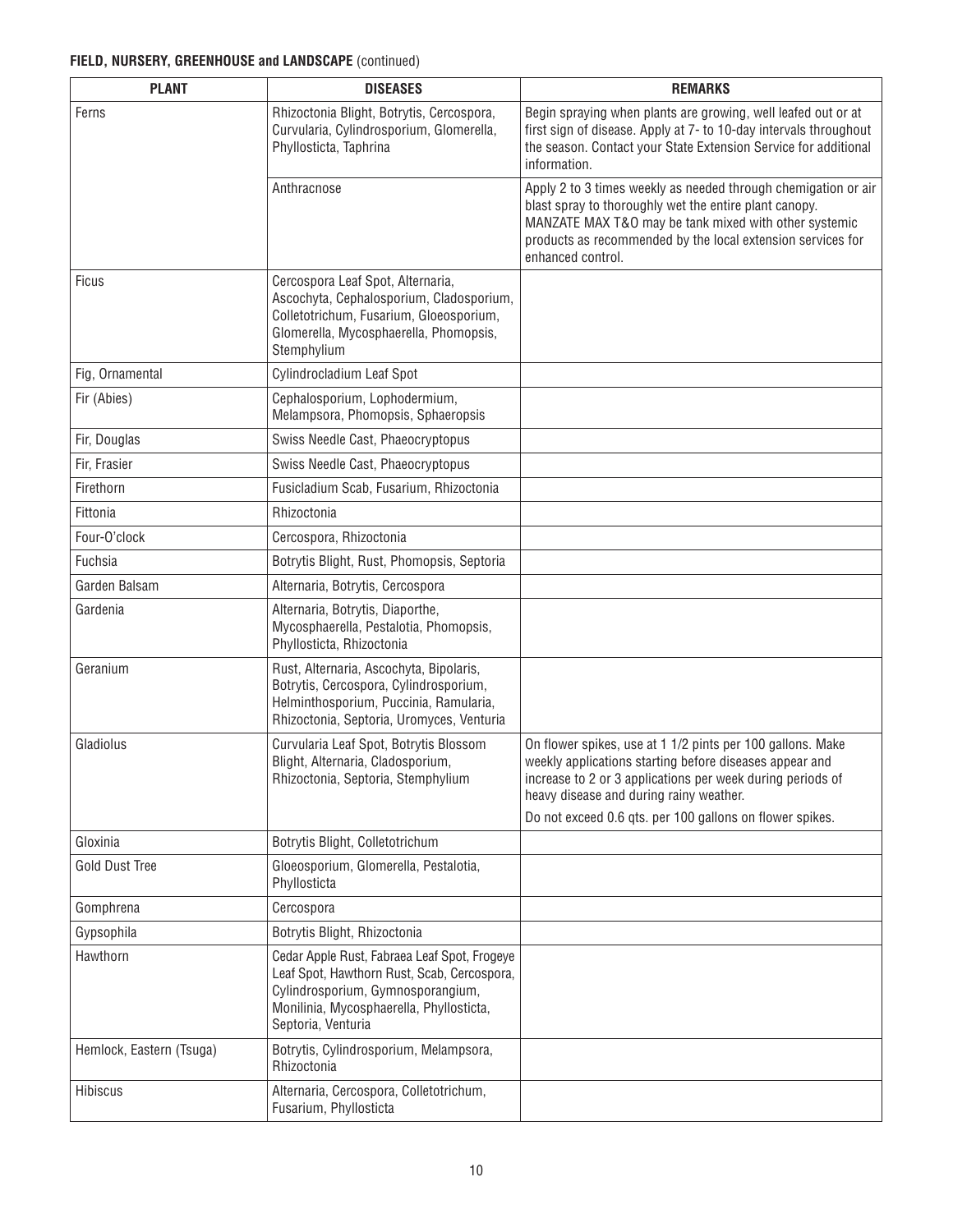| <b>PLANT</b>           | <b>DISEASES</b>                                                                                                                                                                | <b>REMARKS</b>                                                                                                                                         |
|------------------------|--------------------------------------------------------------------------------------------------------------------------------------------------------------------------------|--------------------------------------------------------------------------------------------------------------------------------------------------------|
| Hickory                | Gnomonia Leaf Spot, Cercospora,<br>Cladosporium, Elsinoe, Fusarium,<br>Mycosphaerella, Pestalotia, Phyllosticta,<br>Septoria                                                   |                                                                                                                                                        |
| Holly                  | Purple Spot, Phyllosticta                                                                                                                                                      |                                                                                                                                                        |
| Hollyhock              | Anthracnose, Cercospora Leaf Spot,<br>Puccinia Rust, Alternaria, Ascochyta,<br>Colletotrichum, Septoria                                                                        |                                                                                                                                                        |
| Honeysuckle            | Herpobasidium Blight, Alternaria,<br>Cercospora, Gloeosporium, Phyllosticta                                                                                                    |                                                                                                                                                        |
| <b>Horse Chestnut</b>  | Alternaria Leaf Spot, Guignardia Leaf<br>Blotch, See Buckeye                                                                                                                   |                                                                                                                                                        |
| Hydrangea              | Botrytis Blight, Cercospora Leaf Spot,<br>Ascochyta, Colletotrichum, Phyllosticta,<br>Rhizoctonia, Septoria                                                                    |                                                                                                                                                        |
| Impatiens              | Botrytis Blight, Cercospora, Phyllosticta,<br>Rhizoctonia, Septoria                                                                                                            |                                                                                                                                                        |
| <b>Indian Hawthorn</b> | Entomosporium                                                                                                                                                                  |                                                                                                                                                        |
| Iris                   | Didymellina Leaf Spot, Mycosphaerella Leaf<br>Spot, Mystrosporium Ink Spot, Ascochyta,<br>Botrytis, Cladosporium, Fusarium, Kabatiella,<br>Phyllosticta, Puccinia, Rhizoctonia |                                                                                                                                                        |
| Ivy                    | Cladosporium, Colletotrichum, Glomerella,<br>Phyllosticta, Ramularia, Rhizoctonia,<br>Sphaeropsis                                                                              |                                                                                                                                                        |
| Jade Plant             | Gloeosporium, Phomopsis                                                                                                                                                        |                                                                                                                                                        |
| Juniper                | Phomopsis Blight, Cercospora, Coryneum,<br>Gymnosporangium, Lophodermium,<br>Pestalotia, Stigmina                                                                              |                                                                                                                                                        |
| Kalanchoe              | Cercospora, Stemphylium                                                                                                                                                        |                                                                                                                                                        |
| Larkspur               | Rust, See Delphinium                                                                                                                                                           |                                                                                                                                                        |
| Laurel, Cherry         | Alternaria, Cercospora, Coccomyces,<br>Monilinia, Phyllosticta, Septoria                                                                                                       |                                                                                                                                                        |
| Laurel, Mountain       | Cercospora Leaf Spot, Petal Blight,<br>Mycosphaerella, Pestalotia, Phomopsis,<br>Rhytisma, Septoria                                                                            | Apply in full coverage spray 2 to 3 times a week, while flowers<br>are opening. Direct spray into flowers and spray ground under<br>plants thoroughly. |
| Lavender, Cotton       | Septoria                                                                                                                                                                       |                                                                                                                                                        |
| Ligustrum              | Cercospora Leaf Spot                                                                                                                                                           |                                                                                                                                                        |
| Lilac                  | Botrytis, Cercospora, Cladosporium,<br>Cylindrocladium, Gloeosporium                                                                                                           |                                                                                                                                                        |
| Lily                   | Botrytis Blight, Cercospora, Cladosporium,<br>Colletotrichum, Fusarium, Puccinia,<br>Ramularia, Rhizoctonia                                                                    |                                                                                                                                                        |
| Liriope                | Alternaria, Cercospora, Colletotrichum,<br>Leptothyrium                                                                                                                        |                                                                                                                                                        |
| Lobelia                | Botrytis, Cercospora, Puccinia, Rhizoctonia,<br>Septoria                                                                                                                       |                                                                                                                                                        |
| Loquat                 | Colletotrichum, Fusicladium, Pestalotia,<br>Phyllosticta, Septoria                                                                                                             |                                                                                                                                                        |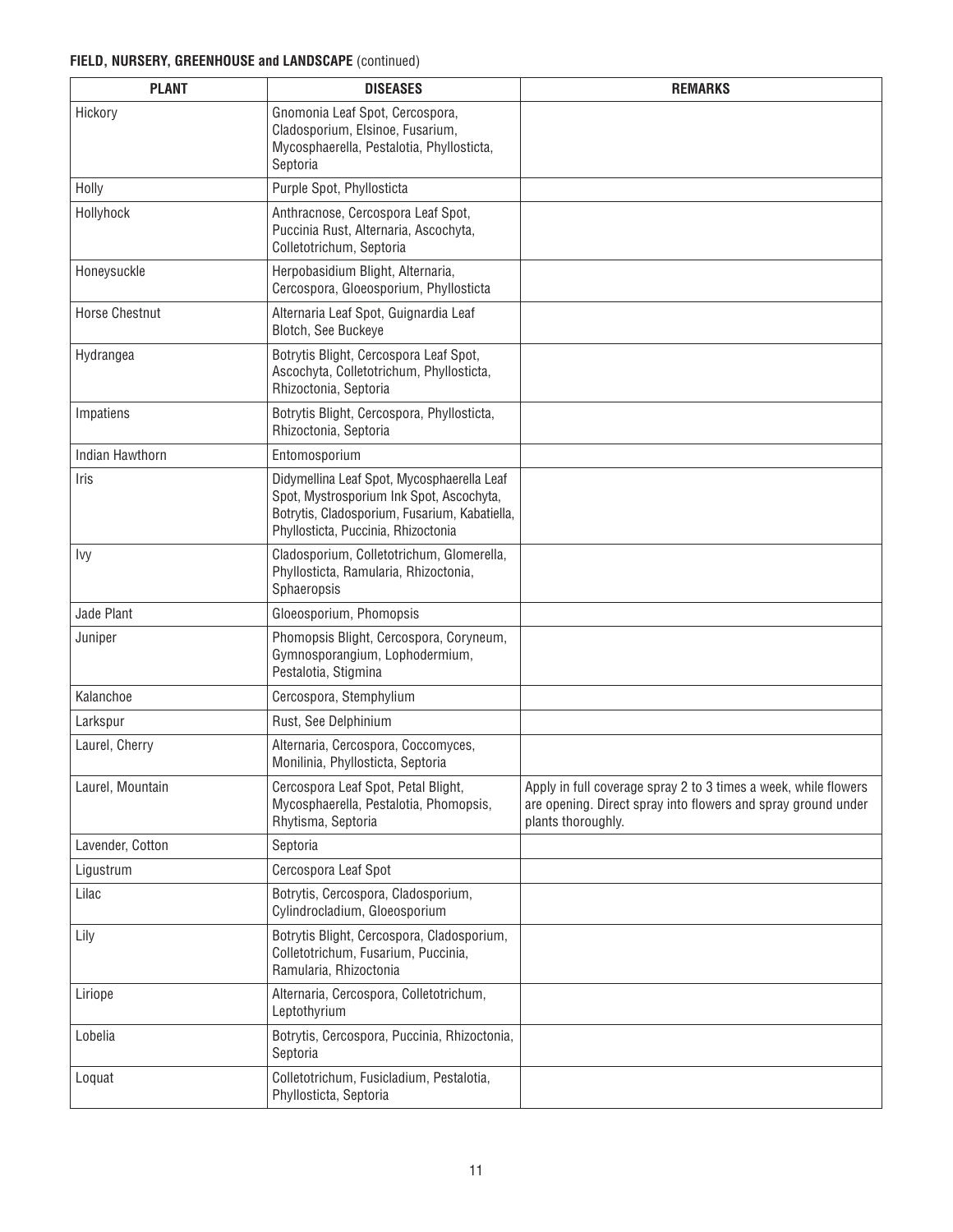| <b>PLANT</b>     | <b>DISEASES</b>                                                                                                                                                                                         | <b>REMARKS</b>                                                            |
|------------------|---------------------------------------------------------------------------------------------------------------------------------------------------------------------------------------------------------|---------------------------------------------------------------------------|
| Magnolia         | Gloeosporium Leaf Spot, Alternaria,<br>Cercospora, Cladosporium, Colletotrichum,<br>Glomerella, Rhizoctonia                                                                                             |                                                                           |
| Mahonia          | Cercospora, Cylindrocladium,<br>Gloeosporium, Leptosphaeria, Phomopsis,<br>Phyllosticta, Puccinia                                                                                                       |                                                                           |
| Maple            | Alternaria Leaf Spot, Phyllosticta Leaf Spot,<br>Cercospora, Ciborinia, Fusarium,<br>Marssonina, Monochaetia, Phomopsis,<br>Rhizoctonia, Rhytisma, Septoria,<br>Sphaeropsis, Taphrina, Venturia         | Do not use on Sugar maples intended for the production of<br>maple syrup. |
| Myrtle           | Cercospora, Glomerella, Pestalotia                                                                                                                                                                      |                                                                           |
| Nannyberry       | Botrytis, Cercospora, Cladosporium,<br>Helminthosporium, Monochaetia,<br>Phomopsis, Phyllosticta, Ramularia                                                                                             |                                                                           |
| Narcissus        | Botrytis Blight (fire), Smoulder, Sclerotinia                                                                                                                                                           |                                                                           |
| Nasturtium       | Botrytis, Cercospora, Puccinia                                                                                                                                                                          |                                                                           |
| Nephthytis       | Cephalosporium                                                                                                                                                                                          |                                                                           |
| Nicotiana        | Alternaria                                                                                                                                                                                              |                                                                           |
| Nierembergia     | <b>Botrytis</b>                                                                                                                                                                                         |                                                                           |
| <b>Oak</b>       | Actinopelte Leaf Spot, Taphrina Leaf Blister,<br>Cephalosporium, Cercospora,<br>Cladosporium, Cronartium, Elsinoe,<br>Fusarium, Gloeosporium, Gnomonia,<br>Marssonina, Phyllosticta, Septoria, Venturia |                                                                           |
| Orchids          | Botrytis Blossom Blight, Cercospora,<br>Fusicladium, Mycosphaerella, Phyllosticta,<br>Puccinia, Septoria                                                                                                |                                                                           |
| Osmanthus        | Alternaria, Cercospora, Colletotrichum,<br>Phyllosticta                                                                                                                                                 |                                                                           |
| <b>Oxalis</b>    | Rust                                                                                                                                                                                                    |                                                                           |
| Palm, Areca      | Alternaria, Cercospora, Colletotrichum,<br>Phomopsis, Phyllosticta, Septoria                                                                                                                            |                                                                           |
| Palm, Arenga     | Cercospora, Colletotrichum, Cylindrocladium,<br>Pestalotia, Phoma, Stigmina                                                                                                                             |                                                                           |
| Palm, Cabbage    | Fusarium, Gloeosporium, Pestalotia, Stigmina                                                                                                                                                            |                                                                           |
| Palm, Coconut    | Pestalotia                                                                                                                                                                                              |                                                                           |
| Palm, Date       | Alternaria, Fusarium, Helminthosporium,<br>Pestalotia                                                                                                                                                   |                                                                           |
| Palm, King       | Alternaria, Fusarium, Helminthosporium,<br>Pestalotia, Phomopsis                                                                                                                                        |                                                                           |
| Palm, Phoenix    | Alternaria, Cercospora, Fusarium,<br>Gloeosporium, Pestalotia, Phomopsis,<br>Stigmina                                                                                                                   |                                                                           |
| Palm, Queen      | Glomerella, Septoria                                                                                                                                                                                    |                                                                           |
| Palm, Royal      | Alternaria, Cercospora, Colletotrichum,<br>Helminthosporium                                                                                                                                             |                                                                           |
| Palm, Washington | Cercospora, Colletotrichum, Cylindrocladium,<br>Pestalotia, Phoma, Stigmina                                                                                                                             |                                                                           |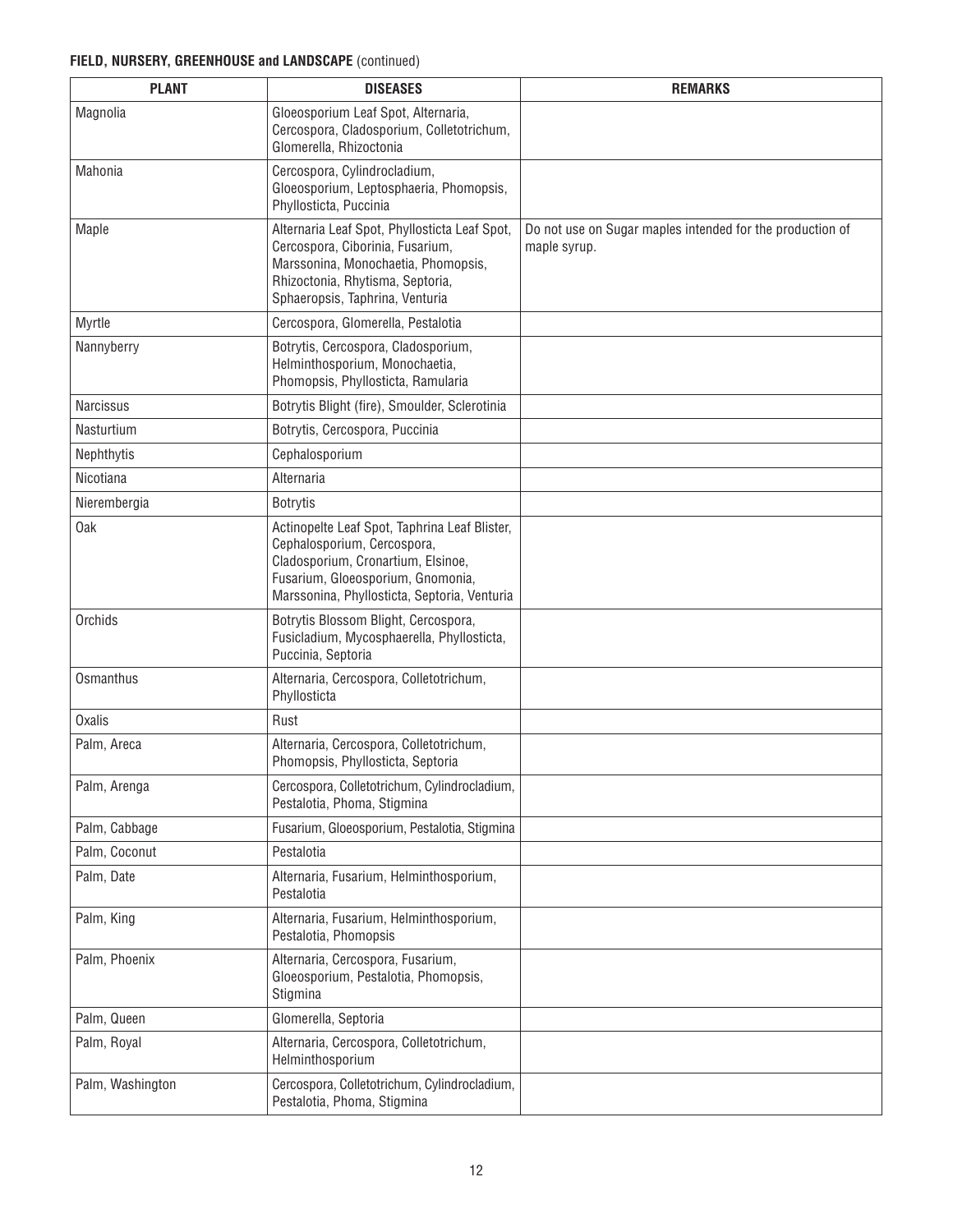| <b>PLANT</b>         | <b>DISEASES</b>                                                                                                                                                                                                                        | <b>REMARKS</b>                                                                                                                           |
|----------------------|----------------------------------------------------------------------------------------------------------------------------------------------------------------------------------------------------------------------------------------|------------------------------------------------------------------------------------------------------------------------------------------|
| Pansy                | Anthracnose, Alternaria, Botrytis,<br>Cercospora, Colletotrichum, Peronospora,<br>Phyllosticta, Ramularia, Rhizoctonia                                                                                                                 |                                                                                                                                          |
| Peach                | Cercospora, Cladosporium, Coryneum,<br>Fusarium, Glomerella, Monilinia,<br>Mycosphaerella, Phomopsis, Phyllosticta,<br>Taphrina                                                                                                        |                                                                                                                                          |
| Pear, Ornamental     | Fabraea Leaf Spot, Rust, Scab, Alternaria,<br>Botrytis, Cercospora, Cladosporium,<br>Coryneum, Elsinoe, Fusarium, Glomerella,<br>Gymnosporangium, Helminthosporium,<br>Monilinia, Mycosphaerella, Phomopsis,<br>Phyllosticta, Venturia |                                                                                                                                          |
| Peony                | Phythophthora Blight, Botrytis Blight,<br>Alternaria, Cercospora, Cladosporium,<br>Gloeosporium, Phyllosticta, Septoria                                                                                                                | Apply in early spring and early fall, drenching soil around plants<br>as well as the foliage. Promptly destroy all infected plant parts. |
| Peperomia            | Cercospora Leaf Spot, Colletotrichum,<br>Gloeosporium, Rhizoctonia                                                                                                                                                                     |                                                                                                                                          |
| Petunia              | Botrytis Blight, Cercospora, Puccinia,<br>Rhizoctonia, Stemphylium                                                                                                                                                                     |                                                                                                                                          |
| Philodendron         | Dactylaria Leaf Spot, Phytophthora Leaf<br>Spot, Colletotrichum, Gloeosporium                                                                                                                                                          |                                                                                                                                          |
| Phlox                | Leaf Spot, Ascochyta, Botrytis, Cercospora,<br>Colletotrichum, Phyllosticta, Puccinia,<br>Septoria, Ramularia, Stemphylium, Volutella                                                                                                  |                                                                                                                                          |
| Photinia (Red Tip)   | Entomosporium Leaf Spot, Cercospora,<br>Gloeosporium, Gymnosporangium,<br>Lophodermium, Pestalotia, Phyllosticta,<br>Septoria                                                                                                          |                                                                                                                                          |
| Pieris               | Alternaria, Pestalotia, Phyllosticta, Rhytisma                                                                                                                                                                                         |                                                                                                                                          |
| Pilea                | Alternaria, Botrytis, Cercospora,<br>Colletotrichum, Helminthosporium,<br>Phyllosticta                                                                                                                                                 |                                                                                                                                          |
| Pine                 | Alternaria, Botrytis, Cronartium, Fusarium,<br>Lophodermium, Monochaetia, Rhizoctonia,<br>Septoria, Sirococcus                                                                                                                         |                                                                                                                                          |
| Pine, Australia      | Cyclaneusma Needle Cast                                                                                                                                                                                                                |                                                                                                                                          |
| Pine, Norfolk Island | Botrytis, Colletotrichum, Cronartium,<br>Cylindrocladium, Fusarium, Lophodermium,<br>Pestalotia, Rhizoctonia, Septoria, Sirococcus                                                                                                     |                                                                                                                                          |
| Pine Scotch          | Cyclaneusma Needle Cast, Gall Rust                                                                                                                                                                                                     |                                                                                                                                          |
| Pittosporium         | Alternaria Leaf Spot, Cercospora,<br>Gnomonia, Mycosphaerella, Phyllosticta,<br>Rhizoctonia, Septoria                                                                                                                                  |                                                                                                                                          |
| Plane Tree           | Cercospora, Gnomonia, Phyllosticta, Septoria                                                                                                                                                                                           |                                                                                                                                          |
| Pleomele             | <b>Fusarium Leaf Spot</b>                                                                                                                                                                                                              |                                                                                                                                          |
| Plum, Ornamental     | Botrytis, Cercospora, Cladosporium,<br>Coccomyces, Coryneum, Monilinia,<br>Phyllosticta, Taphrina                                                                                                                                      |                                                                                                                                          |
| Poinsettia           | Sphaceloma Scab, Botrytis, Cercospora,<br>Fusarium, Uromyces                                                                                                                                                                           | Do not exceed 1.2 qts. per 100 gallons.                                                                                                  |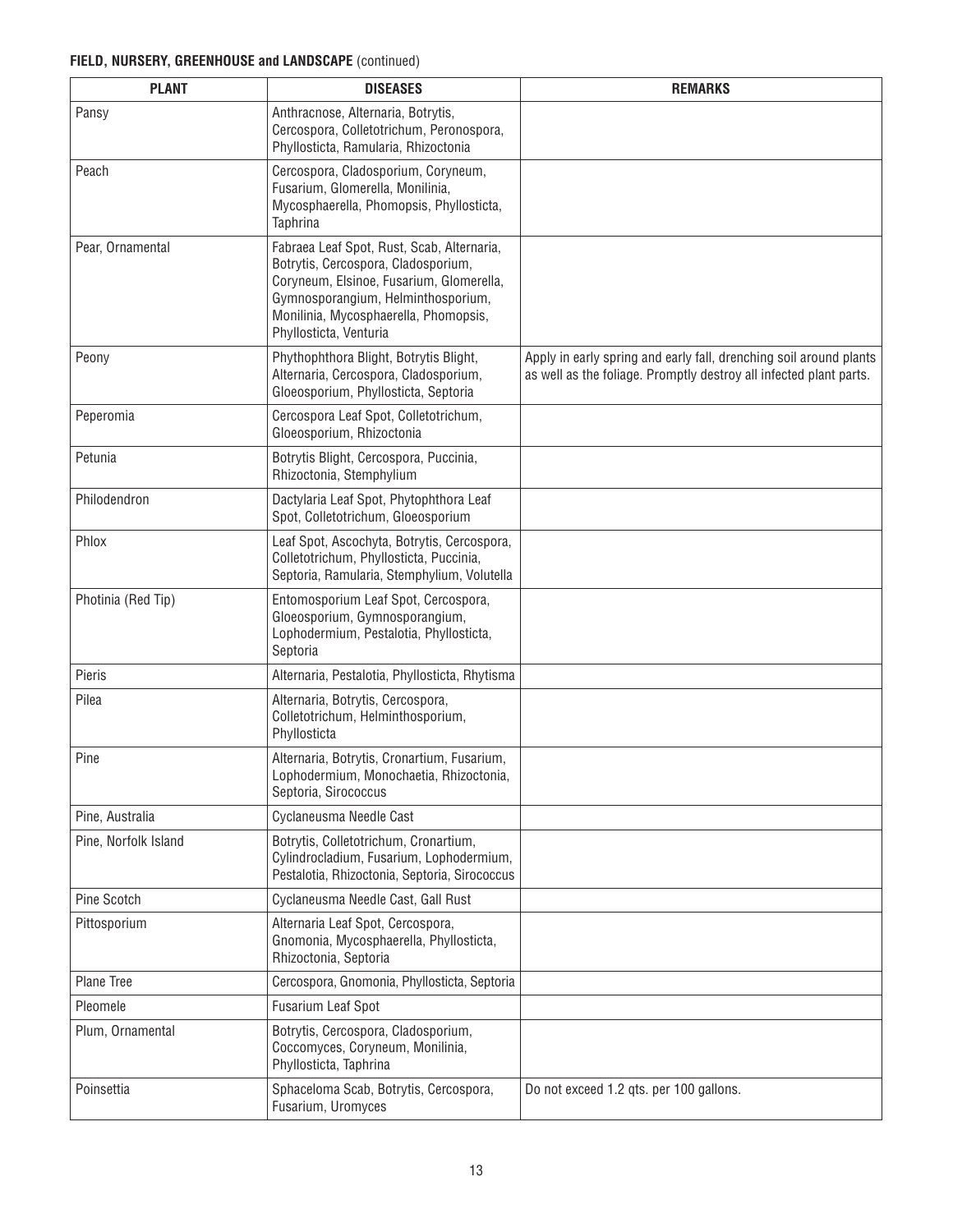| <b>PLANT</b>                  | <b>DISEASES</b>                                                                                                                                                                                                                                                       | <b>REMARKS</b>                                                                                                                                         |
|-------------------------------|-----------------------------------------------------------------------------------------------------------------------------------------------------------------------------------------------------------------------------------------------------------------------|--------------------------------------------------------------------------------------------------------------------------------------------------------|
| Poplar                        | Rust, Cercospora, Ciborinia, Colletotrichum,<br>Cylindrocladium, Fusarium, Marssonina,<br>Melampsora, Mycosphaerella, Phyllosticta,<br>Septoria, Stigmina, Taphrina, Venturia                                                                                         |                                                                                                                                                        |
| Portulaca                     | Rhizoctonia                                                                                                                                                                                                                                                           |                                                                                                                                                        |
| Pothos                        | Rhizoctonia                                                                                                                                                                                                                                                           |                                                                                                                                                        |
| Prayer Plant                  | Alternaria, Drechslera, Glomerella, Puccinia                                                                                                                                                                                                                          |                                                                                                                                                        |
| Primrose                      | Botrytis Blight, Alternaria, Colletotrichum,<br>Mycosphaerella, Puccinia, Ramularia,<br>Uromyces                                                                                                                                                                      |                                                                                                                                                        |
| Privet                        | Cercospora, Glomerella, Phomopsis,<br>Phyllosticta, Ramularia                                                                                                                                                                                                         |                                                                                                                                                        |
| Protea                        | <b>Botrytis Blight</b>                                                                                                                                                                                                                                                |                                                                                                                                                        |
| Pyracantha                    | Botrytis, Cercospora, Diplodia, Phomopsis,<br>Phyllosticta, Sphaeropsis                                                                                                                                                                                               |                                                                                                                                                        |
| Quince, Flowering             | Cercospora, Fabraea, Gymnosporangium,<br>Septobasidium                                                                                                                                                                                                                |                                                                                                                                                        |
| Quince, Ornamental            | Fabraea Leaf Spot, Rust, Scab                                                                                                                                                                                                                                         |                                                                                                                                                        |
| Red Cedar, Western<br>(Thuja) | Keithia or Didymascella                                                                                                                                                                                                                                               |                                                                                                                                                        |
| <b>Red Tip</b>                | See Photinia                                                                                                                                                                                                                                                          |                                                                                                                                                        |
| Redwood, Sequoia              | Botrytis, Cercospora, Mycosphaerella,<br>Pestalotia, Phomopsis                                                                                                                                                                                                        |                                                                                                                                                        |
| Rhododendron                  | Cercospora Leaf Spot, Discosia Leaf Spot,<br>Petal Blight, Alternaria, Coryneum,<br>Gloeosporium, Glomerella, Guignardia,<br>Lophodermium, Mycosphaerella, Pestalotia,<br>Phomopsis, Rhizoctonia, Septoria, Venturia                                                  | Apply in full coverage spray 2 to 3 times a week, while flowers<br>are opening. Direct spray into flowers and thoroughly spray<br>ground under bushes. |
| Rose                          | Black Spot, Cercospora Leaf Spot, Rust,<br>Alternaria, Bipolaris, Botryosphaeria,<br>Cladosporium, Cylindrocladium,<br>Diplocarpon, Elsinoe, Gloeosporium,<br>Helminthosporium, Leptosphaeria,<br>Monochaetia, Mycosphaerella,<br>Peronospora, Phyllosticta, Septoria |                                                                                                                                                        |
| Rosemary                      | Rhizoctonia, Aerial Blight                                                                                                                                                                                                                                            |                                                                                                                                                        |
| Russian Olive                 | Cercospora, Colletotrichum                                                                                                                                                                                                                                            |                                                                                                                                                        |
| Sage                          | Cercospora, Peronospora, Puccinia,<br>Ramularia, Rhizoctonia                                                                                                                                                                                                          |                                                                                                                                                        |
| Salvia                        | Cercospora, Puccinia                                                                                                                                                                                                                                                  |                                                                                                                                                        |
| Santolina                     | <b>Botrytis</b>                                                                                                                                                                                                                                                       |                                                                                                                                                        |
| Senecio                       | Cercospora, Gloeosporium, Phyllosticta,<br>Puccinia, Ramularia, Septoria                                                                                                                                                                                              |                                                                                                                                                        |
| Schefflera                    | Alternaria Blight                                                                                                                                                                                                                                                     |                                                                                                                                                        |
| Skunk Bush, Sumac             | Cylindrosporium Leaf Spot                                                                                                                                                                                                                                             |                                                                                                                                                        |
| Snake Plant                   | Fusarium, Gloeosporium                                                                                                                                                                                                                                                |                                                                                                                                                        |
| Snapdragons                   | Rust, Alternaria, Bipolaris, Botrytis,<br>Cercospora, Colletotrichum, Drechslera,<br>Fusarium, Helminthosporium, Peronospora,<br>Phyllosticta, Puccinia, Rhizoctonia                                                                                                  |                                                                                                                                                        |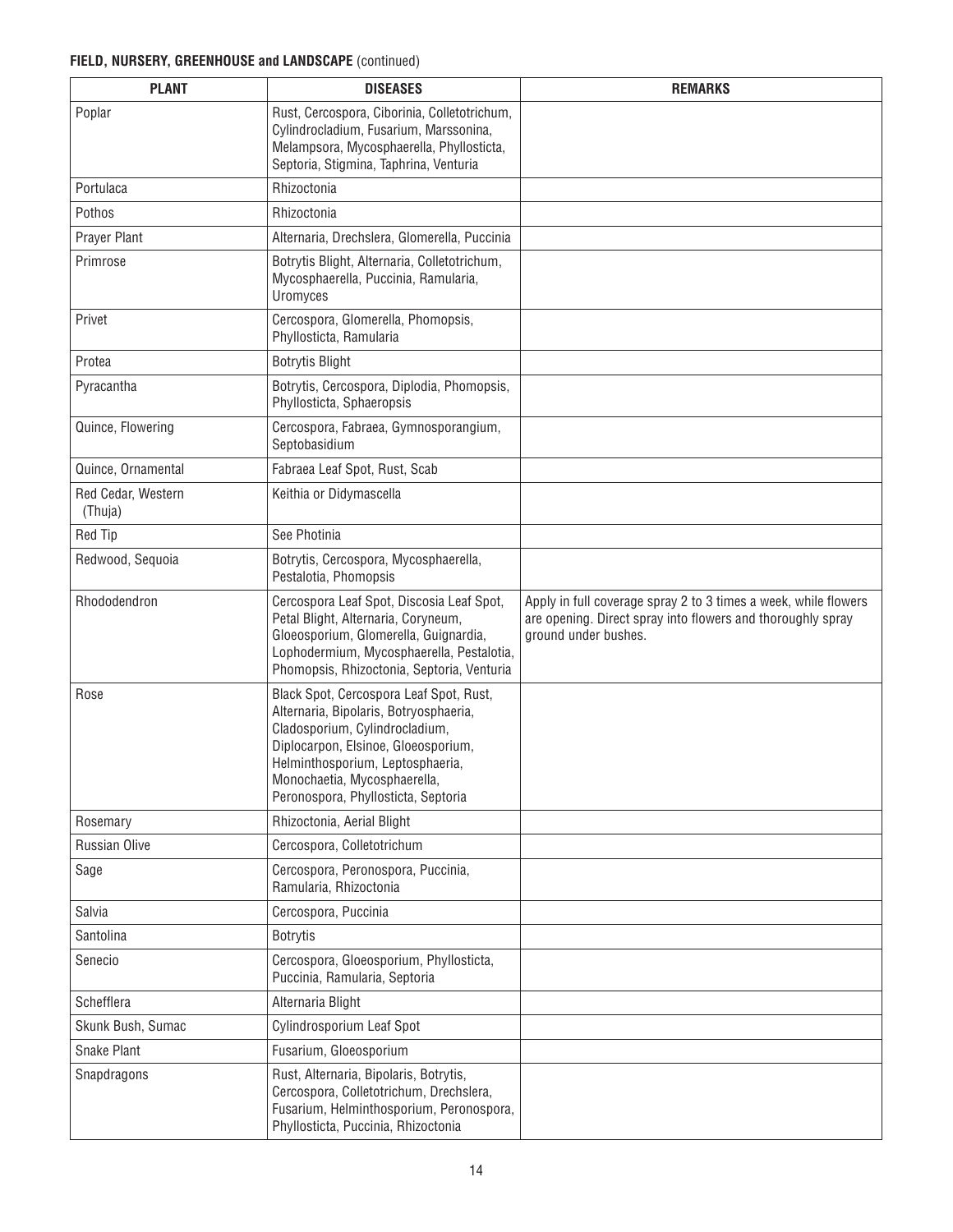| <b>PLANT</b>          | <b>DISEASES</b>                                                                                                                                                                              | <b>REMARKS</b>                                        |
|-----------------------|----------------------------------------------------------------------------------------------------------------------------------------------------------------------------------------------|-------------------------------------------------------|
| Spathiphyllum         | Myrothecium Leaf Spot, Alternaria                                                                                                                                                            |                                                       |
| Spindle Tree          | See Euonymus                                                                                                                                                                                 |                                                       |
| Spirea                | Cylindrosporium                                                                                                                                                                              |                                                       |
| Spruce                | Ascochyta, Botrytis, Cladosporium,<br>Lophodermium, Rhizoctonia                                                                                                                              |                                                       |
| Spurge                | Cercospora, Melampsora, Puccinia                                                                                                                                                             |                                                       |
| <b>Statice</b>        | Cercospora Frogeye, Alternaria, Ascochyta,<br>Botrytis, Cercospora, Colletotrichum,<br>Rhizoctonia, Uromyces                                                                                 |                                                       |
| Strawflower           | Rust, Fusarium                                                                                                                                                                               |                                                       |
| Sumac                 | Cercospora, Cladosporium, Fusarium,<br>Phyllosticta, Septoria, Taphrina                                                                                                                      |                                                       |
| Sunflower, Ornamental | Alternaria, Puccinia                                                                                                                                                                         |                                                       |
| Syngonium             | Cephalosporium Leaf Spot, Erwinia, Fusarium                                                                                                                                                  |                                                       |
| Thorn Apple           | Rust                                                                                                                                                                                         |                                                       |
| Tulip                 | Botrytis Blight (fire)                                                                                                                                                                       |                                                       |
| Venus Flytrap         | Anthracnose, Colletotrichum                                                                                                                                                                  |                                                       |
| Verbena               | Alternaria, Ascochyta, Botrytis, Cercospora,<br>Phyllosticta, Puccinia, Rhizoctonia,<br>Septoria, Stemphylium                                                                                |                                                       |
| Viburnum              | Downy Mildew, Ramularia Leaf Spot,<br>Botrytis, Cercospora, Cladosporium,<br>Helminthosporium, Monochaetia,<br>Phomopsis                                                                     |                                                       |
| Walnut                | Anthracnose, Cercospora, Cladosporium,<br>Cylindrocladium, Cylindrosporium,<br>Gnomonia                                                                                                      | Do not use treated walnuts for food or feed purposes. |
| Willow                | Ascochyta, Cercospora, Ciborinia,<br>Cylindrosporium, Fusicladium,<br>Gloeosporium, Marssonina, Melampsora,<br>Phomopsis, Phyllosticta, Ramularia,<br>Rhytisma, Septoria, Taphrina, Venturia |                                                       |
| Wisteria              | Alternaria, Cercospora, Colletotrichum,<br>Gloeosporium, Pestalotia                                                                                                                          |                                                       |
| Yucca                 | Cercospora, Cylindrosporium,<br>Gloeosporium, Puccinia                                                                                                                                       |                                                       |
| Zebra Plant           | Alternaria, Cercospora, Colletotrichum                                                                                                                                                       |                                                       |
| Zinnia                | Leaf Blight                                                                                                                                                                                  |                                                       |
|                       |                                                                                                                                                                                              |                                                       |

This product is not recommended for the treatment of Marigolds due to highly variable plant responses.

**Note:** The Directions for Use of this product given on this label reflect cumulative inputs from both field use experience and product testing programs. However, it is impossible to test this product on all ornamental plant species and cultivars. Eliminating all risks of usage associated with this product is not possible. Plant injury, non-performance, or other unanticipated results could occur due to use that is inconsistent with label directions or specific environmental conditions, as noted on the label. Abnormal environmental conditions such as excessive rain, storms or drought, use of other treatments, improper application techniques as well as many other factors that United Phosphorus, Inc. cannot control may result in lack of efficacy or compromise the performance of this product. To the extent consistent with applicable law, all such risks are borne by the buyer.

Before treating any ornamental plant for prevention of infection from a listed pathogen, a preliminary trial is suggested on a small scale before a full treatment is applied. Wait 5 to 7 days after treatment to evaluate results.